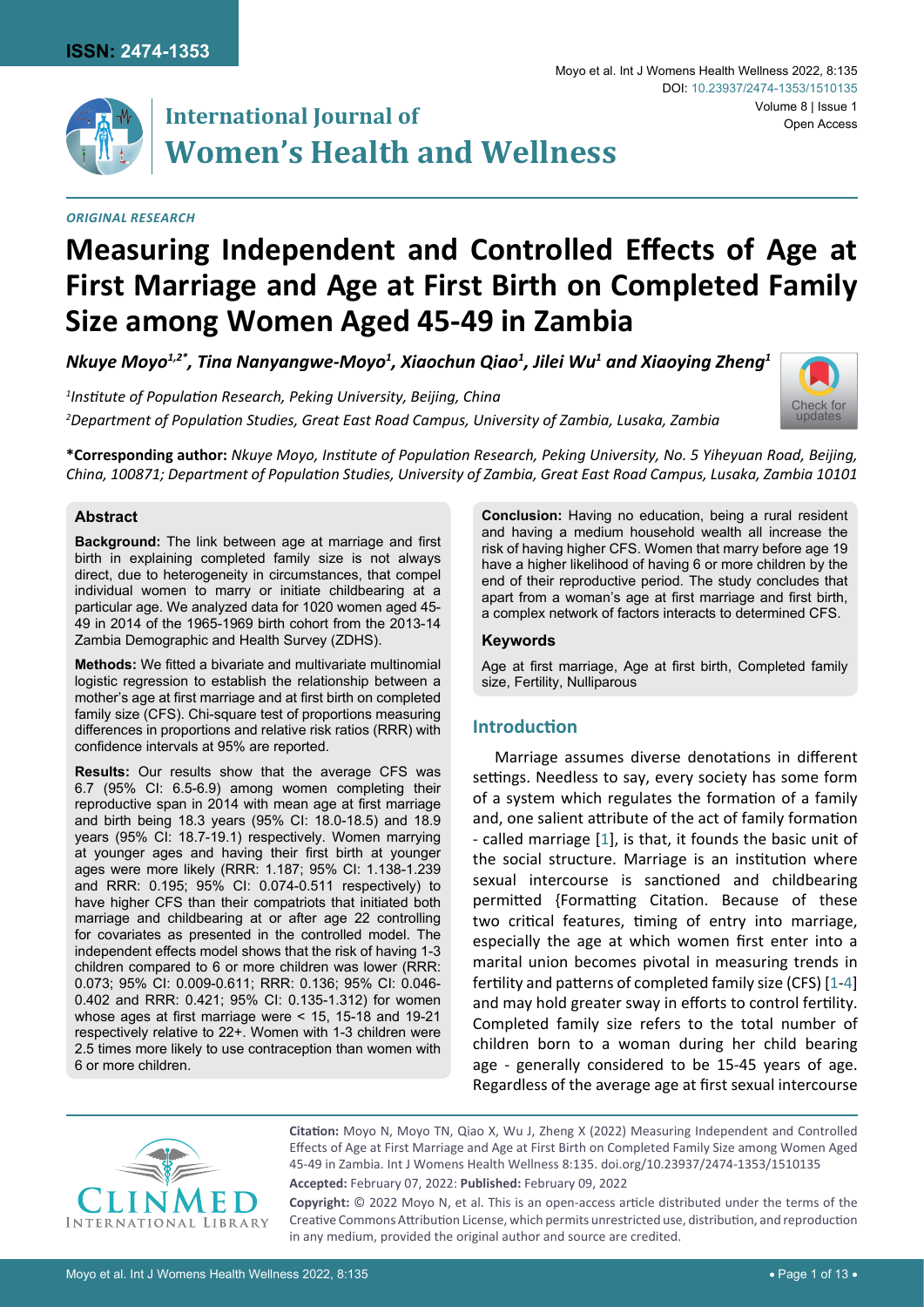or magnitude of sexual activity in a society, unmarried women in any age group are unlikely to produce as many live births as married women in corresponding age groups because of social, cultural and economic penalties against out-of-wedlock childbearing [[5](#page-11-22)-[7](#page-11-23)] thus it is important to interrogate the extent to which timing of fertility events affect fertility itself.

In Zambia, marriage begins early -46% of women age 20-49 marry by age 18, and 66 percent by age 20 and it is, by and large, universal as 78% women and 90% men aged 35-39 are married [[3](#page-11-24),[8\]](#page-11-12). As early as women enter into a marital union so does the onset of childbearing. The 2013-14 Zambia Demographic and Health Survey (ZDHS) report indicates that 31% of women in age cohort 20-24 in Zambia have had a first birth by exact age 18, 50% by age 19 and, 61.3% by age 20 [[8](#page-11-12)]. Tendencies where childbearing is concentrated at younger ages exert substantial influence on fertility levels because of early marriage rates. Studies suggest that women who marry young are predisposed to three core demographic aspects which influence high fertility and larger CFSs: High frequency of sexual intercourse throughout their most fecund years; the early onset of childbearing and an extended period of exposure to the risk of conception [[5](#page-11-22)[,9,](#page-11-25)[10\]](#page-11-26). The confluence of these factors plunges a population where women marry young into a cycle of high fertility.

As is the case for Zambia, aggregate fertility levels remain one of the highest in sub-Saharan Africa and globally [[8](#page-11-12)]. Although fertility rates continue to exhibit falling trends, the pace is not robust enough. The total fertility rate (TFR) progressively declined from 6.5 births per woman in 1992, 6.1 in 1996, 5.9 in 2010 and currently to 5.3 in 2014 [[2,](#page-11-27)[3](#page-11-24),[8](#page-11-12),[11](#page-11-13),[12](#page-11-28)]. In the short and medium term, fertility rates are expected to remain well above replacement as demonstrated by the number of children born to women nearing the end of their reproductive years (mean parity of 7 children) [[8](#page-11-12)]. This study is well aware that the link between age at marriage and age first birth in explaining completed family size is not always direct due to heterogeneity in circumstances that compel individual women to marry or initiate childbearing at a particular age. Social, economic and cultural factors potentially influence the age at which women marry or have their first birth which are important correlates in explaining CFS. The study was motivated by the fact that a precise understanding of relationships in marriage trends and dynamics thereof are important in identifying causes confounded by intricate socioeconomic factors. Therefore, the aim of the study was to investigate the independent and controlled associations of age at first entry into marriage and age at first birth on CFS for women aged 45-49.

## **Literature Review**

Scholarly investigations of the relationship between timing of marriage and that of first birth with completed family size are in abundance. Completed family size remains high in most African countries south of the Sahara due to a delayed onset of fertility transition [\[13](#page-11-2),[14](#page-11-3)]. World-wide comparison show that Africa is yet to undergo or has just begun the fertility transition and though a noticeable decline in fertility has been achieved, African fertility is still the highest when related other regional blocks [[15\]](#page-11-4).

The pathways that describe sexual debut and its effect on fertility is somewhat different for young men and women. Studies have shown that education plays a crucial role in adolescents' initiation to sexual activity. Most studies have shown that sexual activity, pregnancy and marriage are direct impediment to education attainment especially at secondary school level [[16\]](#page-11-5) and that dropping out of school is the main pathway to a myriad of reproductive events of sexual activity, pregnancy, or marriage [[17](#page-11-6),[18\]](#page-11-7), that inevitably threatens completion of secondary school prospects. Research indicates that more girls than boys that are sexually active drop out of school [[19](#page-11-8)], and that sexual activity is more detriment to girls' than boys' education [[20](#page-11-9)]. This effect of early sexual activity and its eventual effect on school drop-out contributes to elevated premarital fertility among young people especially in countries that have improved ages at marriage. Another study found that girls that were already falling behind in studies at school had a higher probability of engaging in sexual activity than their counterparts who were doing well [[21](#page-11-10),[22](#page-11-11)].

TFR in Zambia reduced from 6.1 in 1992, 5.9 in 2010, 5.3 in 2014 to 4.7 in 2018 [[8](#page-11-12),[11](#page-11-13),[23](#page-11-14),[24](#page-11-15)]. This latest TFR is higher than the current average for most of the African region [[25](#page-11-16),[26](#page-11-17)]. Though fertility has been declining in Africa, it remains high in comparison to other regions [\[26](#page-11-17)]. TFRs in the African region averaged 4.7 between 2010 and 2015 which is far above the global average of 2.5 though it is expected to drop by 2050, but will still be well above the rest of the world [[27\]](#page-11-18). This high TFR fuels the next generation of mothers who will have fewer children than their preceding cohorts, but still more than the rest of the world. At this rate of fertility change, Africa will constitute 41% of the world's population and 40% of global under-five children by 2050 [\[26](#page-11-17),[27](#page-11-18)]. Desire for family size is also driven by many factors such as education and wealth. A study conducted on East African countries found enormous heterogeneity in CFS [[28](#page-11-19)]. It concluded that "Wealthy and highly educated people have fertility desires close to replacement level, regardless of religion, while poor, uneducated people, particularly those of Muslim faith, have virtually uncontrolled fertility" [[28\]](#page-11-19). This somewhat confirms the assertion that higher fertility which is linked with early childbearing leads to reduced investments in the education and health of each child [[29](#page-11-20)], which contributes to the intergenerational flow of poverty [\[30](#page-11-21)].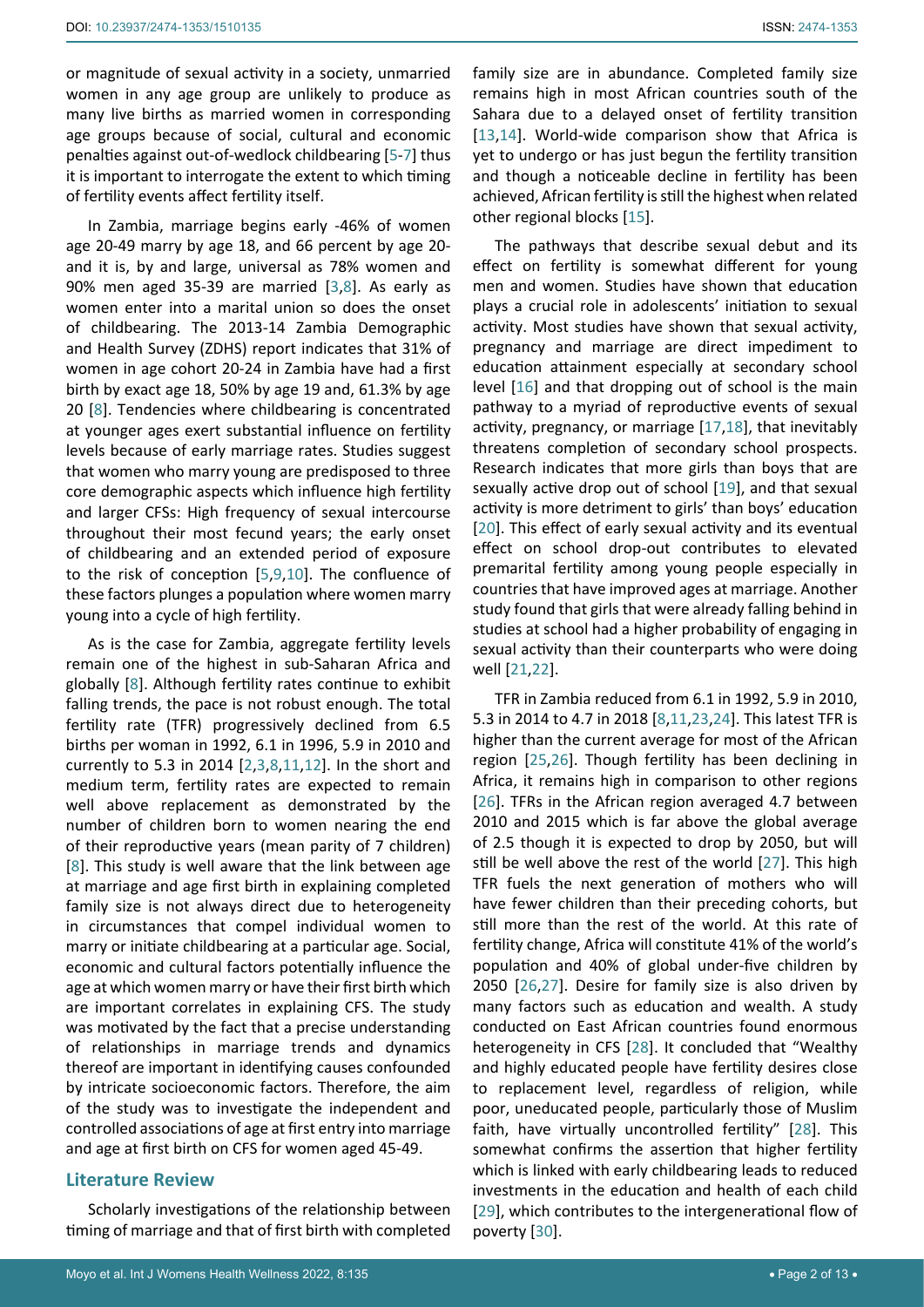The first time a woman enters marriage has huge implications on her health and that of her forthcoming offspring. Early systematic scholarly works by Lesthaeghe and colleagues [[31](#page-11-29),[32\]](#page-11-30) brought to light changes in age at marriage signifying an upward trend in most African countries. Many other scholars have undertaken extensive retrospective investigations that have added to the existing evidence of the increasing age at first marriage for African females [\[33](#page-11-31)-[39\]](#page-11-32). More recent findings by Hertrich confirm substantial change in first marriage patterns across the continent [[40](#page-11-33)]. Work by Hertrich confirms an inverse relationship between age at first marriage and fertility; the higher the age at marriage the lower the fertility and vice versa [[40](#page-11-33)].

The time an individual starts parenthood is one of life's most challenging yet significant occurrences. A study based on DHS data of 43 countries found that the mean age at first birth was greater than the mean age at first marriage, which was also greater than the mean age at first sex for all regions [[25](#page-11-16)]. Another study in Madagascar found that the effect of being married for 0-3 years was positive and statistically significant, and for being married 3-6 years negative and statistically significant in as far as having a first birth is concerned implying that the probability of having a first birth is higher during the first years of marriage, but diminishes after the third year [\[30](#page-11-21)]. Several studies in the region posit that the mean age at first birth in sub Saharan Africa is about 21 with most of West and Middle African countries having age at first birth at or below 18 years while East and Southern African countries above 22 years [\[14](#page-11-3)[,25](#page-11-16),[35](#page-11-34)]. The increasingly rising age at first birth in most African countries could be as a result of improved education outcomes for women which would translate in better health and reduced risks of maternal related morbidity and mortality and manageable fertility. Generally, reproductive indicators for women (age at sexual debut, first marriage and first birth) play a crucial role in determining the fertility levels and trends for any country.

Our review of literature revealed that no known study during the time of this investigation has been conducted to examine the influence of age at first marriage and age at first on completed family size in Zambia. This study, therefore, provides groundbreaking evidence of the nature of relationship that exists between ages at marriage and first child birth on the one hand and CFS on the other. It spurs avenues to conduct research on other factors affecting CFS such as sociocultural constructs which influence choice of desired family size.

## **Methods and Data**

This study utilized data from the 2013-14 Zambia Demographic and Health Survey (ZDHS). ZDHS is a population-based cross-sectional study dedicated to investigating health status of the Zambia people. A detailed discussion on the methodology of the ZDHS

is available elsewhere [\[8\]](#page-11-12). The ZDHS protocol review ethical clearance was conducted by the following Institutional review boards (IRBs)/ethics committees: TDRC Ethical Review Committee, the Institutional Review Board of ICF International, and the CDC. Thus, this study needed no further ethical clearance as it used an individual de-identified data file with no possibility of identifying ZDHS study participants. Data for this study were procured from the DHS Program [\[41](#page-12-0)]. Our analysis concentrates on women belonging to the 1965-1969 birth cohort aged 45-49 during data collection for the 2013-14 ZDHS round.

Eligibility to the study was age-based thus neither marital status nor parity was a determinant for inclusion in the study. A total of 1020 women aged 45-49 in 2013 were enumerated. The ZDHS obtained information on lifetime fertility of women that had completed childbearing and further analyzed the average number of children born to women by the end of their reproductive cycle. This information was important in measuring and understanding CFS. We conducted a retrospective analysis of how age at first marriage and age at first birth affect the CFS of women during their childbearing period. We fitted a multinomial regression model that regressed age at first marriage and age at first birth on CFS and controlled for contraception use, education, place of residence and household wealth.

#### **Measures**

**Outcome:** The number of children born alive to each woman nearing the end of their reproductive period (CFS) was our outcome variable. Having established that CFS was non-linear with 15 categories, we recoded this variable to reduce the number of categories into low, medium and high parity. We ended up with four categories for CFS; 0, 1-3, 4-5 and 6+ relating to nulliparous, low, medium and high parity respectively. Categorizing parity into these groups is for analytical use only hence subjective.

**Predictors:** The study utilized two main predictors; 1) Age at first birth to investigate the extent to which age of the mother at birth of first child impacts on CFS and, 2) Age at first marriage, to assess the influence marriage exerts on completed fertility. Due to concerns of legal marriage age, we considered segmenting the age of mother at first marriage predictor variable in two parts, i.e. those marrying before 18 and those marrying after age 18. Two other categories were constructed for those who marry before and after age 18; ages < 15 and 15-18 as well as ages 19-21 and 22 and above. Similarly, in terms of age at first birth, we considered those having their first child before 18 and those after 18. This we, discerned, should provide us with some understanding of differences in completed family size for women marrying early (before age 18) and those marrying at and after the legal age. Zambia practices a dual legal system, comprising both customary and statutory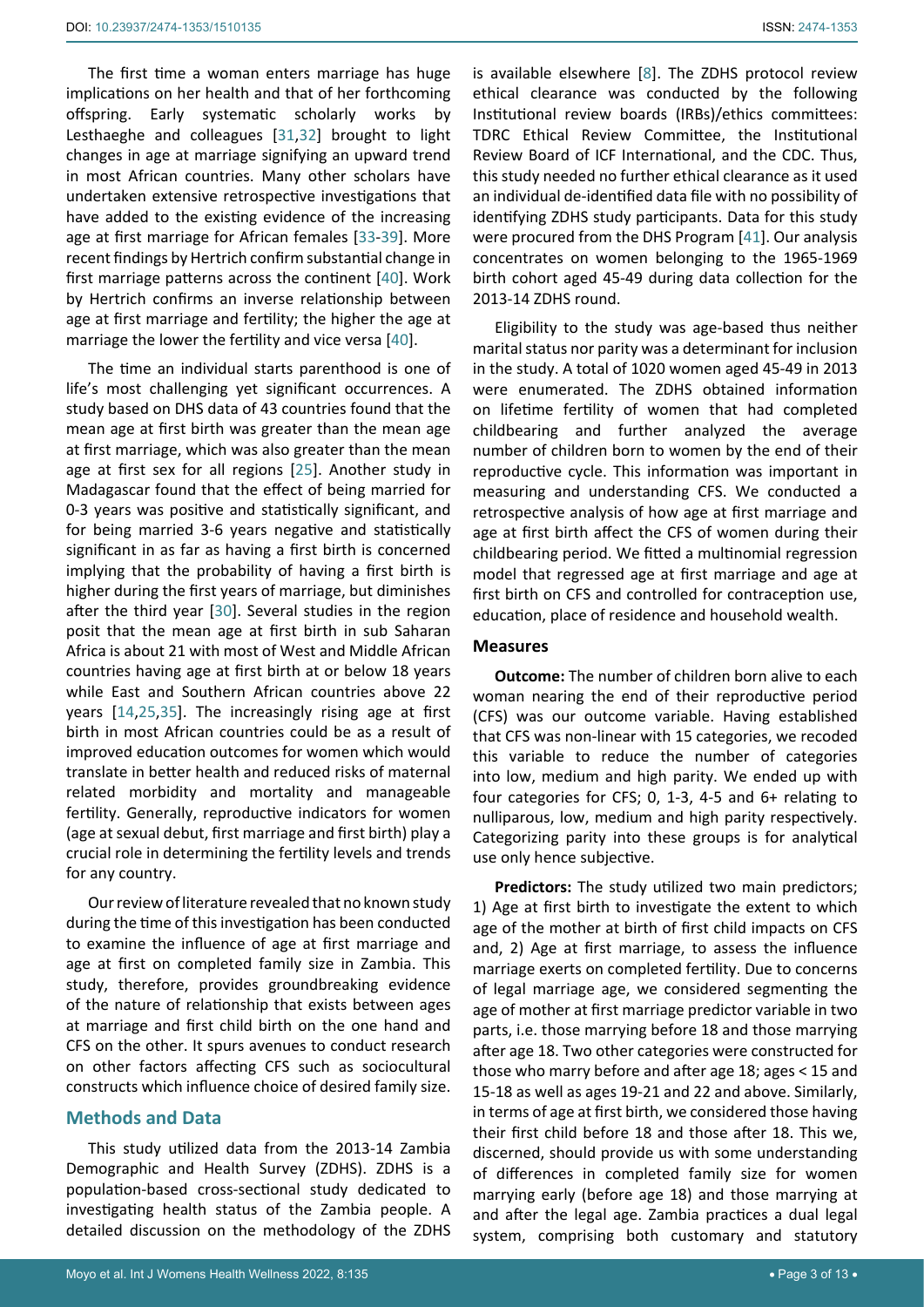laws. Marriages under customary law require that partners marrying have reached puberty; have parental consent to marry; have negotiated and paid bride price (lobola); and have performed a marriage ritual [[42,](#page-12-2)[43](#page-12-3)]. Conversely, under the statutory law, marriages are regulated under the Marriage Act [[44](#page-12-4)]. All persons who marry must be at minimum 21 years of age and that in the event a person less than 21 years intends to marry, parental consent is required [[44](#page-12-4)]. However, the law is silent on the minimum age that parents can consent to for marriage but does allow the high court judge to consent for a person below age 16 to marry [[42,](#page-12-2)[43](#page-12-3)[,45](#page-12-5)].

**Covariates:** Fertility among women varies greatly by socioeconomic characteristics. Traditionally, women with more education are more likely to have fewer children than those with no education. This observation holds true for household wealth holding other factors constant. We included a list of covariates to control for the influence of socioeconomic factor in measuring this relationship. The variables identified as having an association with CFS and thus used for modeling were contraception use, education, place of residence and household wealth.

**Statistical analysis:** During data exploration, we noticed that the relationship between our outcome variable (CFS) and our predictor variables (age at first marriage and age at first birth) was non-linear. Because of the non-linearity of CFS and the polytomous nature of its categories, we fitted a multinomial logistic regression (MLR) to measure the level and amount of association between our outcome and predictor variables. The MLR is similar to the binary logistic regression except that it is more versatile as it can handle an outcome variable with more than two categories. To determine associations of the outcome variable with the predictor variables, descriptive analyses were performed mainly as proportions utilizing chi-square tests of proportions and results presented in terms of percentages with confidence intervals. We calculated the mean CFS for women in this study, their mean ages at birth and marriage as well as their confidence intervals. We also graphed our data using a fractional polynomial to illustrated predictor-outcome relationship.

In building our MLR model, we first examined the relationship between each predictor variable (one at a time) and CFS through bivariate analysis (model 1). In model 2, we fitted a multivariate MLR model that included all predictor variables in model 1 i.e. mother's age at first marriage and mother's age at first birth and additionally controlled for potential confounders: education, place of residence, household wealth and contraceptive use. In model 3, we included all the variables that showed the strongest associations with the outcome but deliberately dropped mother's age at first birth to check for the effect of correlation between the two predictor variables. In model 4, we brought

back mother's age at first birth and this time removed mother's age at first marriage from analysis for the same reason as in model 3.

Understanding the risk of multicollinearity, standard errors for all variables were interrogated with the addition of each variable to the model for indications of instability. Missing data were interrogated to determine the best way to handle them. We found that missing data comprised two groups. The first related to age at first birth. Upon performing crosstabulations of CFS and age at first birth, we found that all the missing data on age at first birth were due to 25 nulliparous women (2.45%). Second, we found that 8 women (0.78%) in our sample had missing age at first marriage. We performed a multivariate normal (MVN) distribution procedure to implement a Multiple Imputation (MI) technique that utilizes the Markov Chain Monte Carlo (MCMC) argumentation to impute the 8 women missing age at first marriage. Regarding the 25 women missing "Age at 1st birth" data, we have decided not to impute this data as doing so will smoothen genuine irregularities since the missing data in this case is because the 25 women in question had never had a birth hence nulliparous. We reported relative risk ratios (RRR) for all our models with their corresponding confidence intervals at 95%. Data weighting was conducted in Stata prior to performing any analyses and the generated results are representative of the study population. All analyses were performed in Stata 14 [[46\]](#page-12-1).

## **Results**

## **Descriptive findings**

The 2014 ZDHS identified 1,020 women belonging to the 1965-1969 cohort aged between 45-49 during the survey. Our findings indicate that the average CFS was 6.7 (95% CI: 6.5-6.9) and the average age at first marriage for this cohort of women was 18.3 years (CI: 18.0-18.5) while the mean age at first birth was 18.9. Table 1, presents descriptive findings based of the characteristics of the respondents.

In terms of contraceptive use, over half (53.2%; CI: 50.5-56.8) reported ever using a method of contraception to prevent pregnancy. Fifty-nine percent (CI: 55.6-61.8) of respondents were rural dwellers. Fifty-three percent (CI: 49.5-55.7) had no education followed by 39.7% (CI: 36.7-42.8) with primary education. The remaining 3.0% (CI: 2.0-4.2) and 4.7% (CI: 3.5-6.2) had secondary and tertiary education respectively as presented in Table 2.

A chi-square test of differences in proportions in Table 2 shows association of mother's characteristics and CFS. All the Pearson's chi-square tests show statistically significant associations between each characteristic of the mother and CFS.

A comparison of CFS by age at first marriage and place of residence revealed that regardless of dwelling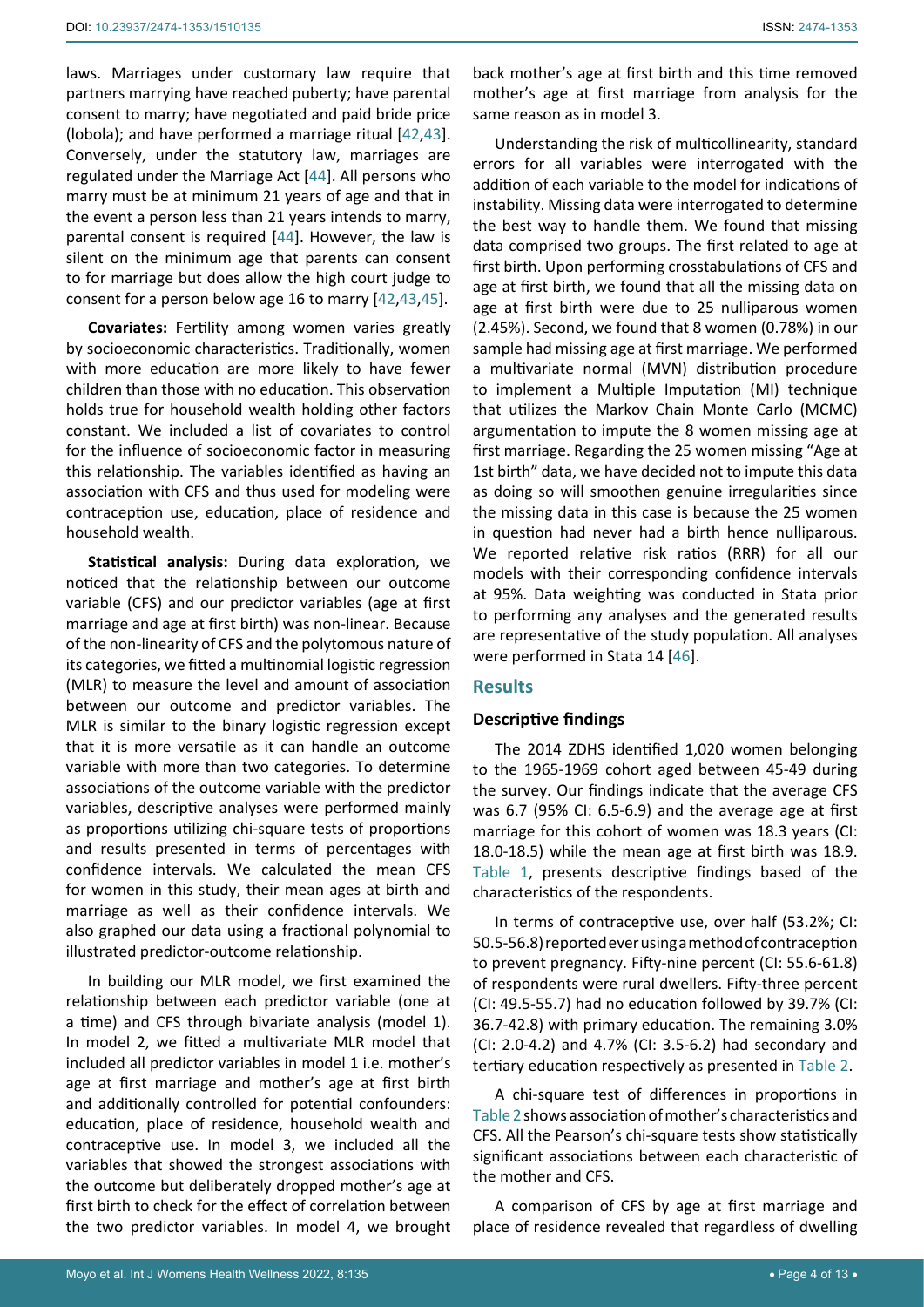| Variable                                |       | Mean | <b>Standard Error</b> | 95% Confidence Intervals |
|-----------------------------------------|-------|------|-----------------------|--------------------------|
| Completed Family Size (CFS)             | 1,020 | 6.7  | 0.093                 | 6.5.6.9                  |
| Age of respondent at first birth        | 995   | 18.9 | 0.120                 | 18.7.19.1                |
| Age at first Marriage                   | 1012  | 18.3 | 0.142                 | 18.0, 18.5               |
| Age of women aged 45-49 in single years | 1,020 | 47.0 | 0.047                 | 46.9.47.1                |

**Table 1:** Background characteristics of respondents.

**Table 2:** Chi-square test of difference in proportions of completed family size.

|                                   | 0         | $1 - 3$     | $4 - 5$     | $6+$        | <b>Total</b> | <b>95% CIs</b> | <b>P-Value</b> |
|-----------------------------------|-----------|-------------|-------------|-------------|--------------|----------------|----------------|
| Mother's age at first<br>marriage |           |             |             |             |              |                | 0.000          |
| < 15                              | 1(0.1)    | 13 (1.28)   | 14 (1.38)   | 109 (10.77) | 137 (13.54)  | 11.5, 15.8     |                |
| $15 - 18$                         | 7(0.69)   | 31(3.06)    | 68 (6.72)   | 412 (40.71) | 518 (51.2)   | 48.1, 54.3     |                |
| 19-21                             | 6(0.6)    | 30(3.0)     | 44 (4.4)    | 114(11.3)   | 194 (19.2)   | 16.8, 21.7     |                |
| $22+$                             | 7(0.7)    | 63 (6.2)    | 37(3.7)     | 56 (5.5)    | 163 (16.1)   | 13.9, 18.5     |                |
| Total                             | 21(2.1)   | 137 (13.5)  | 163 (16.1)  | 691 (68.3)  | 1012 (100)   |                |                |
| Mother's age at first birth       |           |             |             |             |              |                | 0.000          |
| < 15                              |           | 7(0.7)      | 5(0.5)      | 47(4.7)     | 59 (5.9)     | 4.5, 7.6       |                |
| $15 - 18$                         |           | 34(3.4)     | 51(5.1)     | 396 (39.8)  | 481 (48.3)   | 45.2, 51.5     |                |
| 19-21                             |           | 42 (4.2)    | 63 (6.3)    | 181 (18.2)  | 286 (28.7)   | 25.9, 31.6     |                |
| $22+$                             |           | 57(5.7)     | 45 (4.5)    | 67(6.7)     | 169 (17.0)   | 14.7, 19.5     |                |
| Total                             |           | 140 (14.1)  | 164 (16.5)  | 691 (69.5)  | 995 (100)    |                |                |
| <b>Place of residence</b>         |           |             |             |             |              |                | 0.000          |
| Urban                             | 12(1.2)   | 85(8.3)     | 76 (7.5)    | 248 (24.3)  | 421 (41.3)   | 38.2, 44.4     |                |
| Rural                             | 13(1.3)   | 55(5.4)     | 88 (8.6)    | 443 (43.4)  | 599 (58.7)   | 55.6, 61.8     |                |
| Total                             | 25(2.5)   | 140 (13.7)  | 164 (16.1)  | 691 (67.8)  | 1020 (100)   |                |                |
| Ever used contraception           |           |             |             |             |              |                | 0.000          |
| Yes                               | 2(0.2)    | 53(5.2)     | 70 (6.9)    | 418 (41.0)  | 543 (53.2)   | 50.5, 56.8     |                |
| No                                | 23(2.3)   | 87(8.5)     | 94(9.2)     | 273 (26.8)  | 477 (46.8)   | 44.0, 50.3     |                |
| Total                             | 25(2.5)   | 140 (13.7)  | 164 (16.1)  | 691 (67.8)  | 1020 (100)   |                |                |
| <b>Education</b>                  |           |             |             |             |              |                | 0.000          |
| No education                      | 12(1.2)   | 48 (4.7)    | 63 (6.2)    | 414 (40.6)  | 537 (52.6)   | 49.5, 55.7     |                |
| Primary                           | 9(0.9)    | 55(5.4)     | 75 (7.4)    | 266 (26.1)  | 405 (39.7)   | 36.7, 42.8     |                |
| Secondary                         | 1(0.1)    | 13(1.3)     | 11(1.1)     | 5(0.5)      | 30(3.0)      | 2.0, 4.2       |                |
| Tertiary                          | 3(0.3)    | 24(2.4)     | 15(1.5)     | 6(0.6)      | 48 (4.7)     | 3.5, 6.2       |                |
| Total                             | 25(2.5)   | 140 (13.7)  | 164 (16.1)  | 691 (67.8)  | 1020 (100)   |                |                |
| Household wealth                  |           |             |             |             |              |                | 0.000          |
| Lowest                            | 4(0.39)   | 16(1.57)    | 31(3.04)    | 135 (13.24) | 186 (18.24)  | 15.9, 20.7     |                |
| Second                            | 1(0.1)    | 19 (1.86)   | 28 (2.75)   | 158 (15.49) | 206 (20.2)   | 17.8, 22.8     |                |
| Middle                            | 6(0.59)   | 19 (1.86)   | 31(3.04)    | 173 (16.96) | 229 (22.45)  | 19.9, 25.1     |                |
| Fourth                            | 5(0.49)   | 25 (2.45)   | 34(3.33)    | 138 (13.53) | 202 (19.8)   | 17.4, 22.4     |                |
| Highest                           | 9(0.88)   | 61 (5.98)   | 40 (3.92)   | 87 (8.53)   | 197 (19.31)  | 16.9, 21.9     |                |
| Total                             | 25 (2.45) | 140 (13.73) | 164 (16.08) | 691 (67.75) | 1020 (100)   |                |                |

place, more women that got married before age 15 and those that married between ages 15 and 18 had 6 or more children than those marrying after age 18. A small proportion (25.9%) of women who bore 6 or more children were those from urban areas that got married after age 21. Figure 1 further demonstrates that more than half (51.8%) of urban women marrying at ages above 21 had 1-3 children compared to their rural compatriots at only 24.4%. For all ages at marriage except before age 15, the proportion of women who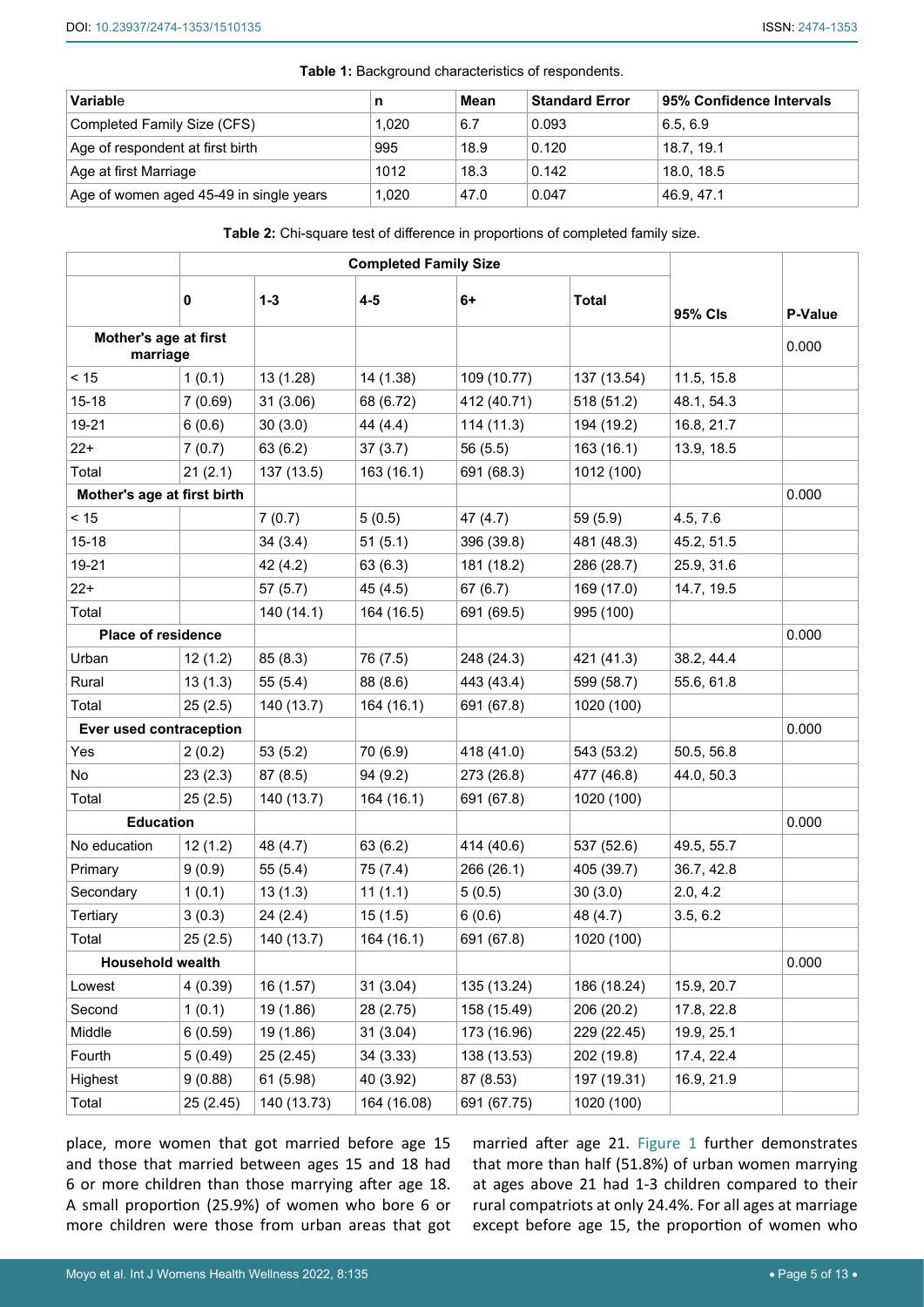

**Figure 1:** Completed family size by age at first marriage and residence.



had 1-3 children is lower for rural compared to urban areas. Figure 1 describes differences in CFS by age at first marriage for urban and rural women aged 45-49.

Analysis by place of residence illustrates that, both urban and rural women exhibit a distinct pattern of CFS. The proportions of rural women with 6 or more children were relatively higher for all ages at first birth when compared with their urban counterparts. For instance, the proportions of women having 6 or more children increased with age at first birth from 85.7% for those who had their first birth before age 15 to 86.4% for those who had their first birth at ages between 15 and

18 inclusive. As age at first birth increases, higher parity gradually diminish while proportions rise for lower parity. Figure 2, depicts this scenario.

#### **Bivariate analysis**

The risk of having 1-3 children compared to 6 or more children was 89.4%, 93.3% and 76.6% lower for women whose ages at first marriage were < 15, 15-18 and 19-21 respectively relative to 22+. Women with 1-3 children were 2.5 times more likely to use contraception than women with 6 or more children. Other characteristics that had statistically significant associations were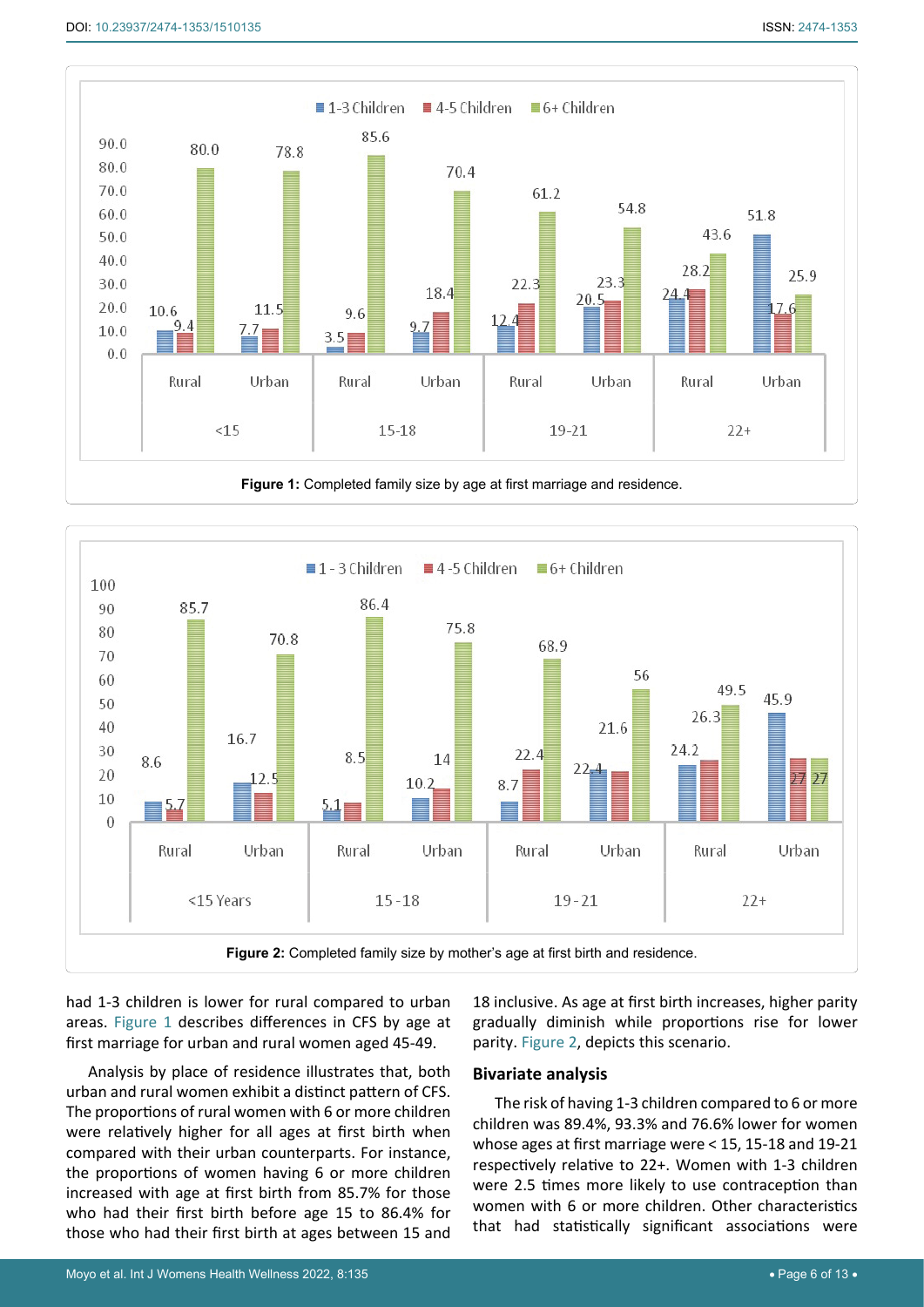**Table 3:** Model 1: Bivariate multinomial regression of children ever born by characteristics of mother.

| Children ever born                           | <b>RRR</b>  | 95% Confidence<br><b>Intervals</b> |        |  |  |
|----------------------------------------------|-------------|------------------------------------|--------|--|--|
| 0 Children                                   |             |                                    |        |  |  |
| Age at first marriage                        |             |                                    |        |  |  |
| < 15                                         | $0.073^{*}$ | 0.009                              | 0.611  |  |  |
| 15-18                                        | $0.136$ *** | 0.046                              | 0.402  |  |  |
| 19-21                                        | 0.421       | 0.135                              | 1.312  |  |  |
| 22+ (Reference)                              |             |                                    |        |  |  |
| Ever used Contraception                      |             |                                    |        |  |  |
| No                                           | 17.608**    | 4.118                              | 75.286 |  |  |
| Yes (Reference)                              |             |                                    |        |  |  |
| <b>Education attainment</b>                  |             |                                    |        |  |  |
| No education                                 | $0.058***$  | 0.013                              | 0.260  |  |  |
| Primary                                      | 0.068"      | 0.015                              | 0.315  |  |  |
| Secondary                                    | 0.400       | 0.031                              | 5.151  |  |  |
| Tertiary (Reference)                         |             |                                    |        |  |  |
| Place of residence                           |             |                                    |        |  |  |
| Rural                                        |             |                                    |        |  |  |
|                                              | 0.606       | 0.273                              | 1.350  |  |  |
| Urban (Reference)<br><b>Household Wealth</b> |             |                                    |        |  |  |
|                                              |             |                                    |        |  |  |
| Lowest                                       | $0.286^{*}$ | 0.086                              | 0.959  |  |  |
| Second                                       | 0.061"      | 0.008                              | 0.491  |  |  |
| Middle                                       | $0.335^{*}$ | 0.116                              | 0.972  |  |  |
| Fourth                                       | 0.350       | 0.114                              | 1.080  |  |  |
| Highest (Reference)                          |             |                                    |        |  |  |
| 1-3 Children                                 |             |                                    |        |  |  |
| Age at first birth                           |             |                                    |        |  |  |
| < 15                                         | $0.175***$  | 0.073                              | 0.417  |  |  |
| 15-18                                        | $0.101***$  | 0.061                              | 0.166  |  |  |
| 19-21                                        | $0.273$ *** | 0.168                              | 0.444  |  |  |
| 22+ (Reference)                              |             |                                    |        |  |  |
| Age at first marriage                        |             |                                    |        |  |  |
| < 15                                         | $0.106***$  | 0.054                              | 0.209  |  |  |
| $15 - 18$                                    | 0.067'''    | 0.040                              | 0.112  |  |  |
| 19-21                                        | $0.234***$  | 0.136                              | 0.401  |  |  |
| 22+ (Reference)                              |             |                                    |        |  |  |
| Ever used Contraception                      |             |                                    |        |  |  |
| No                                           | 2.513***    | 1.729                              | 3.653  |  |  |
| Yes (Reference)                              |             |                                    |        |  |  |
| <b>Education attainment</b>                  |             |                                    |        |  |  |
| No education                                 | 0.029'''    | 0.011                              | 0.074  |  |  |
| Primary                                      | $0.052***$  | 0.020                              | 0.132  |  |  |
| Secondary                                    | 0.650       | 0.166                              | 2.546  |  |  |
| Tertiary (Reference)                         |             |                                    |        |  |  |
| Place of residence                           |             |                                    |        |  |  |
| Rural                                        | $0.362$ *** | 0.249                              | 0.526  |  |  |
| Urban (Reference)                            |             |                                    |        |  |  |
| Household Wealth                             |             |                                    |        |  |  |

| Lowest                      | $0.169***$   | 0.092 | 0.312 |
|-----------------------------|--------------|-------|-------|
| Second                      | $0.172***$   | 0.096 | 0.306 |
| Middle                      | $0.157***$   | 0.088 | 0.279 |
| Fourth                      | $0.258***$   | 0.151 | 0.442 |
| Highest (Reference)         |              |       |       |
| 4-5 Children                |              |       |       |
| Age at first birth          |              |       |       |
| < 15                        | $0.158$ ***  | 0.058 | 0.429 |
| $15 - 18$                   | $0.192***$   | 0.119 | 0.309 |
| 19-21                       | 0.518"       | 0.323 | 0.833 |
| 22+ (Reference)             |              |       |       |
| Age at first marriage       |              |       |       |
| < 15                        | $0.194***$   | 0.097 | 0.389 |
| 15-18                       | $0.250***$   | 0.153 | 0.407 |
| 19-21                       | 0.584        | 0.340 | 1.004 |
| 22+ (Reference)             |              |       |       |
| Ever used Contraception     |              |       |       |
| No                          | 2.056***     | 1.456 | 2.903 |
| Yes (Reference)             |              |       |       |
| <b>Education attainment</b> |              |       |       |
| No education                | $0.061$ ***  | 0.023 | 0.163 |
| Primary                     | $0.113***$   | 0.042 | 0.301 |
| Secondary                   | 0.880        | 0.213 | 3.637 |
| Tertiary (Reference)        |              |       |       |
| Place of residence          |              |       |       |
| Rural                       | $0.648^{*}$  | 0.460 | 0.914 |
| Urban (Reference)           |              |       |       |
| Household Wealth            |              |       |       |
| Lowest                      | $0.499^*$    | 0.291 | 0.858 |
| Second                      | 0.385"       | 0.223 | 0.668 |
| Middle                      | 0.390"       | 0.228 | 0.666 |
| Fourth                      | $0.536*$     | 0.315 | 0.911 |
| Highest (Reference)         |              |       |       |
| 6+                          | Base outcome |       |       |

 $\text{``P}$  < 0.001;  $\text{``P}$  is < 0.01 and ≥ 0.001;  $\text{``P} \leq 0.05$  and ≥ 0.01.

education (no education and primary), place of residence and household wealth. Similar results were observed for women with 4-5 children when compared to those with 6 or more children. See Table 3 for details.

#### **Multivariate analysis**

Table 4 presents multivariate MLR determining the relationship between CFS and the characteristics of the mother. When both the mother's age at first marriage and at first birth were simultaneously included in the regression model (model 2), the model did not run results for 0 births because age at first birth for women who are nulliparous is not applicable. While model 3 omitted mother's age at first birth and model 4 omitted mother's age at first marriage hence the missing coefficients, model 2 included all the predictor variables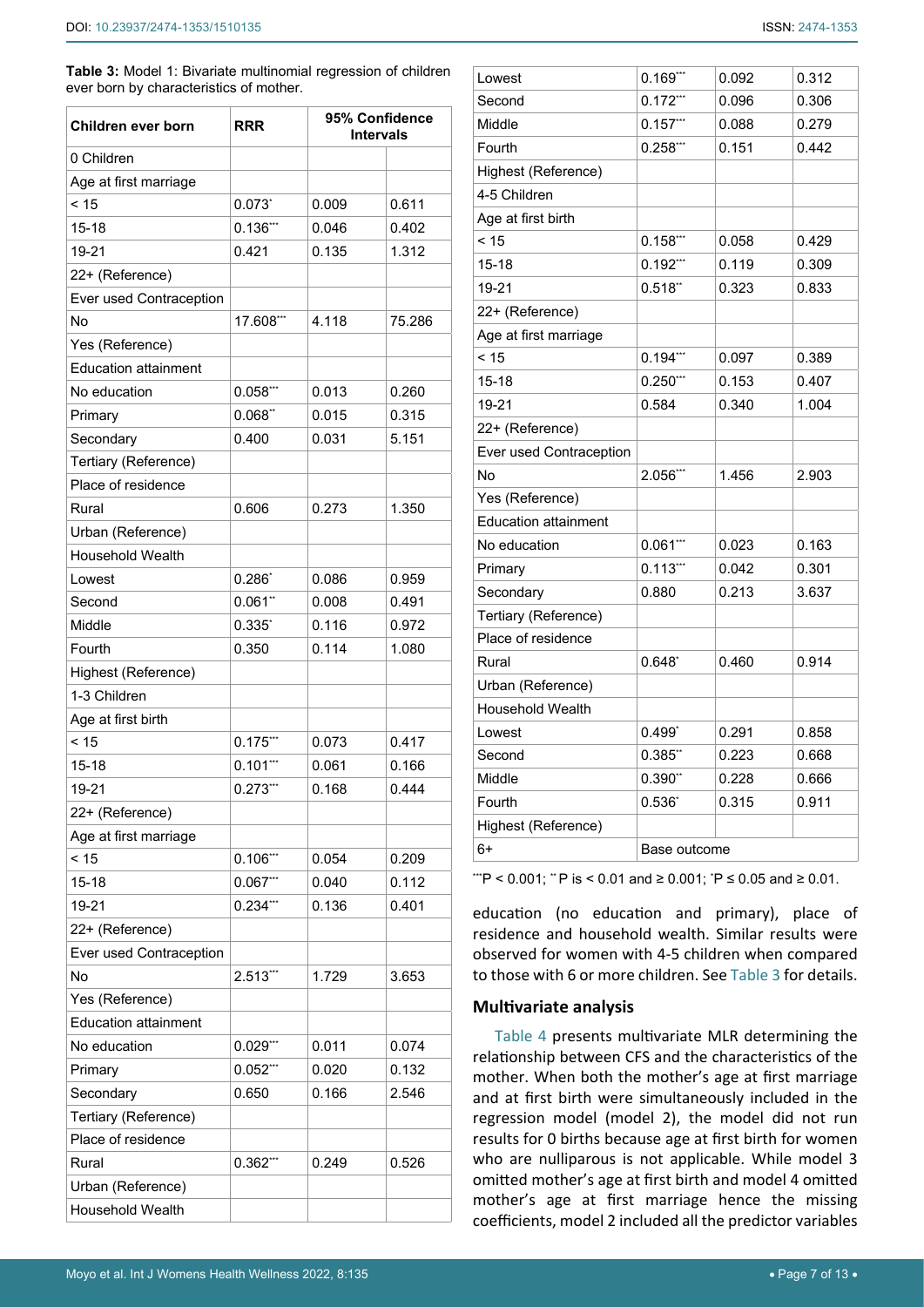**Table 4:** Multivariate multinomial regression of children ever born by characteristics of the mother.

|                                 | Model 2    |       | Model 3 |            |       | Model 4 |            |        |        |
|---------------------------------|------------|-------|---------|------------|-------|---------|------------|--------|--------|
| <b>CFS</b>                      | <b>RRR</b> |       | 95% CI  | exp(b)     |       | 95% CI  | <b>RRR</b> | 95% CI |        |
|                                 |            |       |         |            |       |         |            |        |        |
| $\mathbf 0$                     |            |       |         |            |       |         |            |        |        |
| Age at 1 <sup>st</sup> Marriage |            |       |         | $1.181***$ | 1.096 | 1.273   |            |        |        |
| Ever use contraceptive          |            |       |         |            |       |         |            |        |        |
| No                              |            |       |         |            |       |         |            |        |        |
| Yes (Reference)                 |            |       |         |            |       |         |            |        |        |
| Education                       |            |       |         |            |       |         |            |        |        |
| No education                    |            |       |         | 0.346      | 0.057 | 2.105   |            |        |        |
| Primary                         |            |       |         | 0.210      | 0.041 | 1.080   |            |        |        |
| Secondary                       |            |       |         | 0.531      | 0.040 | 7.020   |            |        |        |
| Tertiary (Reference)            |            |       |         |            |       |         |            |        |        |
| <b>Household Wealth</b>         |            |       |         |            |       |         |            |        |        |
| Lowest                          |            |       |         | 0.303      | 0.069 | 1.337   |            |        |        |
| Second                          |            |       |         | 0.067      | 0.007 | 0.623   |            |        |        |
| Middle                          |            |       |         | 0.413      | 0.117 | 1.464   |            |        |        |
| Fourth                          |            |       |         | 0.440      | 0.125 | 1.552   |            |        |        |
| Highest (Reference)             |            |       |         |            |       |         |            |        |        |
| Residence                       |            |       |         |            |       |         |            |        |        |
| Rural                           |            |       |         |            |       |         |            |        |        |
| Urban (Reference)               |            |       |         |            |       |         |            |        |        |
| $1 - 3$                         |            |       |         |            |       |         |            |        |        |
| Age at 1 <sup>st</sup> Marriage | 1.146***   | 1.092 | 1.203   | $1.187***$ | 1.138 | 1.239   |            |        |        |
|                                 |            |       |         |            |       |         |            |        |        |
| Age at 1 <sup>st</sup> Birth    |            |       |         |            |       |         |            |        |        |
| < 15                            | 0.564      | 0.199 | 1.598   |            |       |         | 0.195"     | 0.074  | 0.511  |
| $15 - 18$                       | $0.300***$ | 0.161 | 0.560   |            |       |         | $0.148***$ | 0.085  | 0.261  |
| 19-21                           | 0.505      | 0.281 | 0.910   |            |       |         | $0.344***$ | 0.197  | 0.601  |
| 22+ (Reference)                 |            |       |         |            |       |         |            |        |        |
| Ever use contraceptive          |            |       |         |            |       |         |            |        |        |
| No                              | 6.877***   | 4.121 | 11.474  |            |       |         | 6.592***   | 4.006  | 10.848 |
| Yes (Reference)                 |            |       |         |            |       |         |            |        |        |
| Education                       |            |       |         |            |       |         |            |        |        |
| No education                    | $0.101***$ | 0.032 | 0.319   | $0.144***$ | 0.049 | 0.425   | $0.076***$ | 0.025  | 0.238  |
| Primary                         | $0.144***$ | 0.050 | 0.416   | $0.155***$ | 0.057 | 0.423   | $0.128***$ | 0.045  | 0.364  |
| Secondary                       | 0.935      | 0.214 | 4.080   | 0.847      | 0.207 | 3.463   | 1.095      | 0.256  | 4.694  |
| Tertiary (Reference)            |            |       |         |            |       |         |            |        |        |
| Household Wealth                |            |       |         |            |       |         |            |        |        |
| Lowest                          | 0.240"     | 0.086 | 0.668   | 0.340"     | 0.158 | 0.730   | $0.188***$ | 0.083  | 0.424  |
| Second                          | 0.268"     | 0.106 | 0.680   | $0.331$ ** | 0.162 | 0.676   | $0.220***$ | 0.103  | 0.469  |
| Middle                          | 0.279"     | 0.121 | 0.640   | $0.311$ ** | 0.157 | 0.613   | $0.240***$ | 0.117  | 0.491  |
| Fourth                          | 0.361"     | 0.179 | 0.728   | 0.461"     | 0.246 | 0.863   | 0.364"     | 0.188  | 0.707  |
| Highest (Reference)             |            |       |         |            |       |         |            |        |        |
| residence                       |            |       |         |            |       |         |            |        |        |
| Rural                           | 0.701      | 0.376 | 1.307   |            |       |         |            |        |        |
| Urban (Reference)               |            |       |         |            |       |         |            |        |        |
| $4 - 5$                         |            |       |         |            |       |         |            |        |        |
| Age at 1 <sup>st</sup> Marriage | 1.057      | 1.006 | 1.110   | $1.106***$ | 1.060 | 1.154   |            |        |        |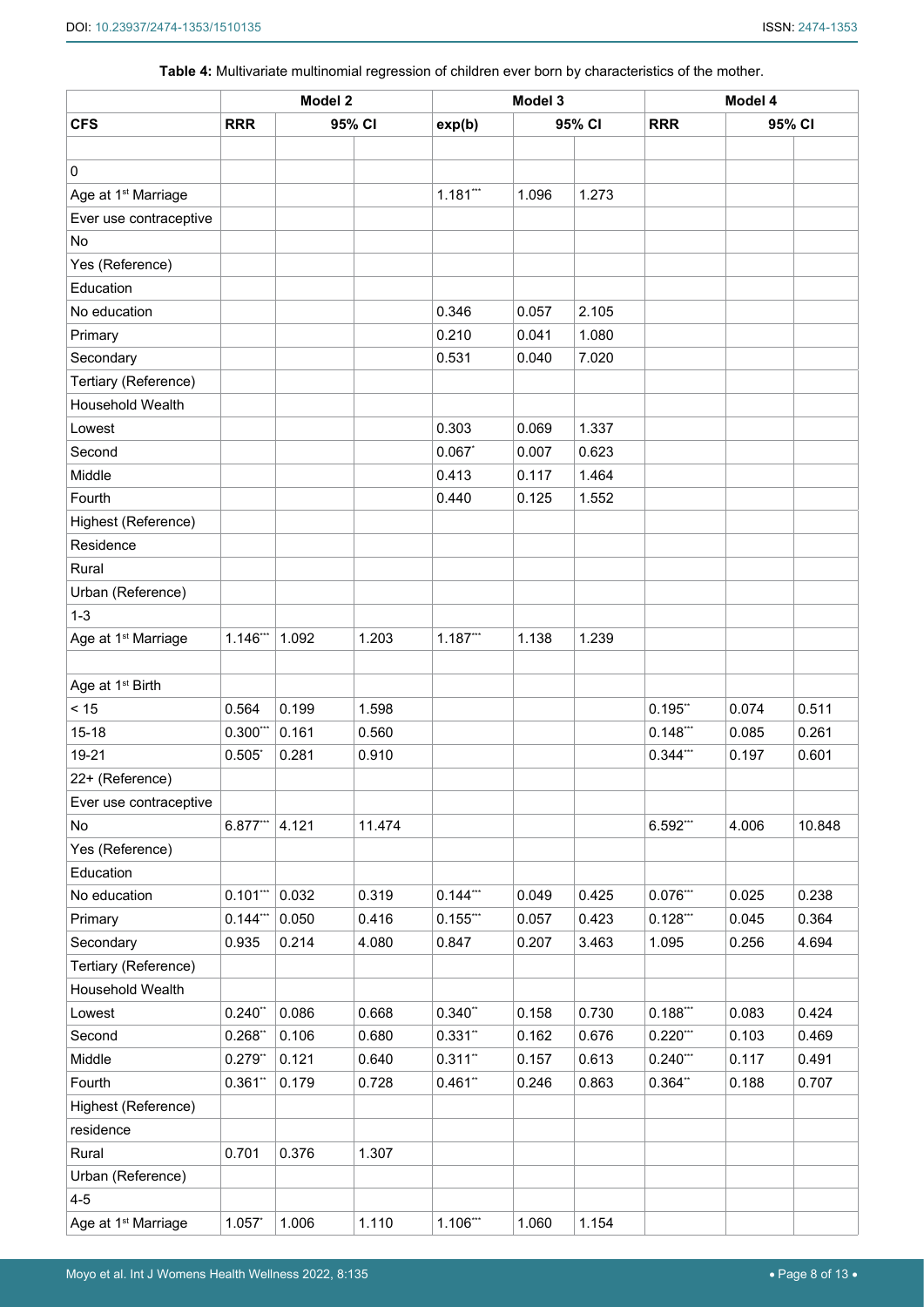| Age at 1 <sup>st</sup> Birth |                      |       |       |            |       |       |            |       |       |
|------------------------------|----------------------|-------|-------|------------|-------|-------|------------|-------|-------|
| < 15                         | $0.272$ <sup>*</sup> | 0.091 | 0.812 |            |       |       | $0.179$ ** | 0.063 | 0.506 |
| $15 - 18$                    | 0.333                | 0.188 | 0.590 |            |       |       | $0.253***$ | 0.151 | 0.424 |
| 19-21                        | 0.735                | 0.431 | 1.255 |            |       |       | 0.630      | 0.377 | 1.055 |
| 22+ (Reference)              |                      |       |       |            |       |       |            |       |       |
| Ever use contraceptive       |                      |       |       |            |       |       |            |       |       |
| No                           | 3.358**              | 2.240 | 5.036 |            |       |       | 3.338***   | 2.230 | 4.997 |
| Yes (Reference)              |                      |       |       |            |       |       |            |       |       |
| Education                    |                      |       |       |            |       |       |            |       |       |
| No education                 | $0.082***$           | 0.026 | 0.255 | $0.090***$ | 0.030 | 0.273 | $0.071***$ | 0.023 | 0.219 |
| Primary                      | 0.175"               | 0.060 | 0.509 | 0.163"     | 0.057 | 0.464 | 0.161"     | 0.056 | 0.469 |
| Secondary                    | 1.164                | 0.267 | 5.069 | 0.963      | 0.229 | 4.045 | 1.206      | 0.277 | 5.250 |
| Tertiary (Reference)         |                      |       |       |            |       |       |            |       |       |
| <b>Household Wealth</b>      |                      |       |       |            |       |       |            |       |       |
| Lowest                       | 1.076                | 0.452 | 2.559 | 1.324      | 0.676 | 2.594 | 0.894      | 0.440 | 1.817 |
| Second                       | 0.856                | 0.380 | 1.931 | 0.940      | 0.487 | 1.813 | 0.724      | 0.365 | 1.436 |
| Middle                       | 0.821                | 0.396 | 1.705 | 0.863      | 0.464 | 1.608 | 0.718      | 0.376 | 1.372 |
| Fourth                       | 0.931                | 0.491 | 1.766 | 1.032      | 0.566 | 1.880 | 0.894      | 0.480 | 1.666 |
| Highest (Reference)          |                      |       |       |            |       |       |            |       |       |
| residence                    |                      |       |       |            |       |       |            |       |       |
| Rural                        | 0.794                | 0.471 | 1.338 |            |       |       |            |       |       |
| Urban (Reference)            |                      |       |       |            |       |       |            |       |       |
| $6+$                         | Base outcome         |       |       |            |       |       |            |       |       |

'''P < 0.001; '' P is < 0.01 and ≥ 0.001; 'P ≤ 0.05 and ≥ 0.01.

and covariates. Statistical significance was established for mother's age at first birth (15-18 and 19-21), mother's age at first marriage, ever used contraception, education (no education and primary), and household wealth when CFS was 1-3 children relative to 6 or more children (see model 2). For mother's age at first birth, the risk of 1-3 children was statistically significant for women aged 15-18 and 19-21 (RRR: 0.3; 95% CI: 0.161- 0.560 and RRR: 0.505; 95% CI: 0.281-0.910). For 4-5 children, mother's age at marriage, mother's age at birth (< 15 and 15-18), education and contraceptive use were statistically significant. Model 3 omitted mother's age at first birth, contraceptive use and residence from the model which strengthened the model as all coefficients were statistically significant for almost all categories. Contraceptive use was eliminated from model 2 due to an abnormally high standard error (above 2.5) and residence because it could not predict CFS well enough based on its non-statistically significant coefficients. Model 4 included the mother's age at first birth and omitted residence due to the same reasons as in model 3. The estimates were all statistically significant except for education and household wealth when CFS is 0 and household wealth when CFS is 4-5. Table 4 details the results of the models.

Of particular interest in Model 3 was that women's age at first marriage was strongly related to both 1-3 children and 4-5 children parities. Except for women who had 4-5 children, household wealth had a statistically significant relationship with CFS in both model 3 and 4. Women with primary and without education were more likely to have 6 or more children than 1-3 children relative to those with tertiary education. RRRs for model 2 and 3 for the respective variables were similar. Comparing the full model (model 2) with selectpredictor-omitted models (models 3 and 4), we found that women whose age at first birth was 15-18 and 19- 21 years were 70% and 49.5% respectively less likely to have a CFS of 1-3 children. While in model 4, these groups of women were 85.2% and 65.6% less likely to have a smaller family compared to those whose age at first birth was 22 years or more. Relatedly, women who married before age 22 were less likely to have a small CFS than women that married at age 22 years or above (see model 2 and 3).

## **Discussion**

This study analyzed fertility behavior data of 1,020 women born during the 1965-1969 cohort based on cross sectional-retrospective data in Zambia. Our results show that the average CFS was 6.7 (95% CI: 6.5- 6.9) and that mean age at first marriage and first birth were 18.3 (95% CI: 18.0-18.5) and 18.9 (95% CI: 18.7- 19.1) respectively. About 11% of women with CFS above 6 children married before age 15 and 5% had their first birth within the same age range. Higher CFS of 6 or more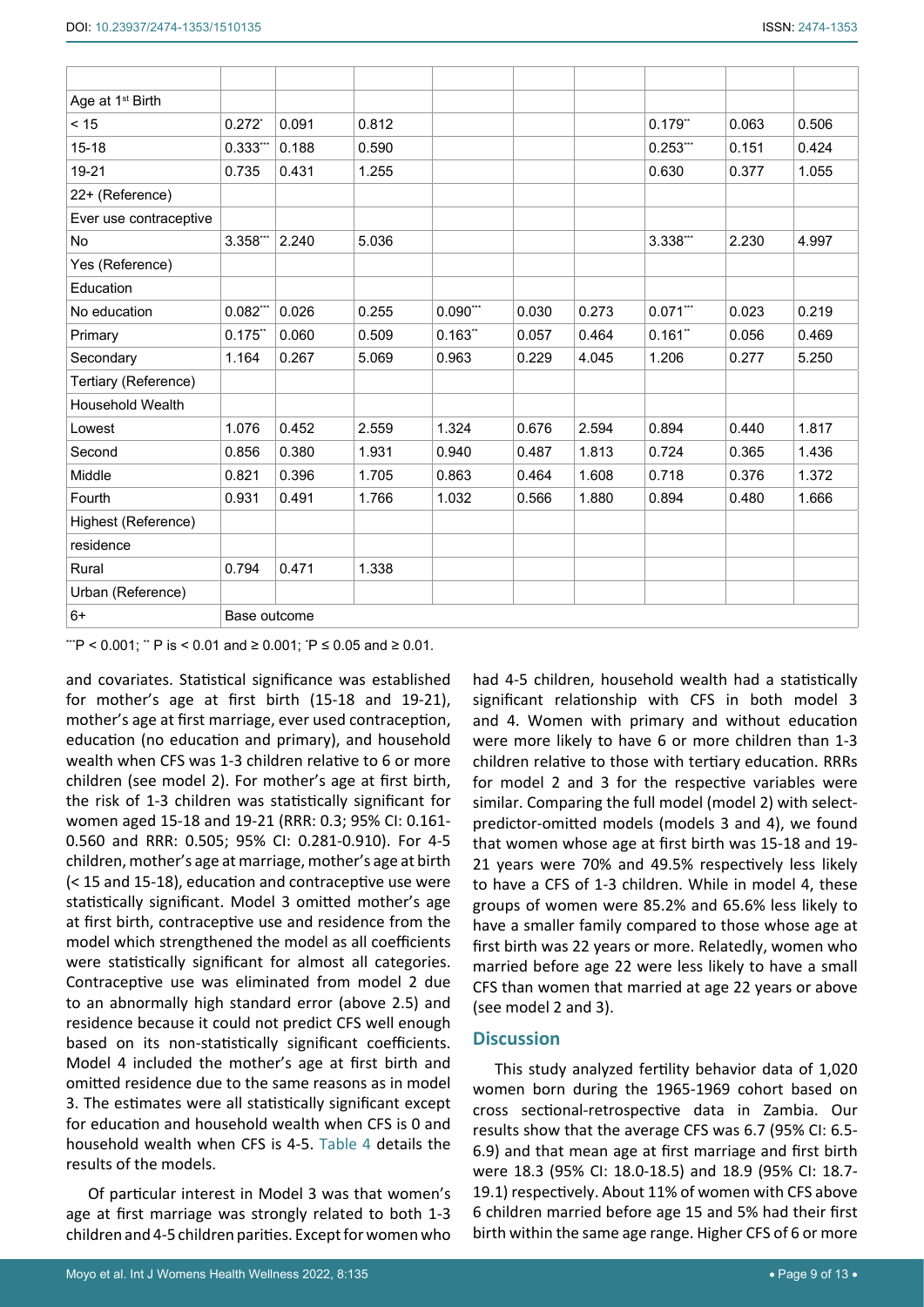children were concentrated among women whose age at first marriage and birth was between 15 and 18 years old (40.7 and 39.8% respectively). Women marrying at younger ages and having their first birth at younger ages were more likely to have higher CFS than compatriots that initiated both marriage and childbearing at or after age 22.

The main strength of this study is it followed a cohort of women who had or were about to complete their reproductive cycle and collected fertility information about this group in a manner that provided grounds for exploring determinant. The study also controlled for socioeconomic factors to effectively discern associations. Furthermore, the use of probability sampling in the collection of this data gives this study sufficient leverage to generalize findings to the entire 1965-1969 cohort in Zambia. However, our study also presents some limitations. As are all surveys that depend on retrospective responses, self-reported data may introduce biases such as social desirability bias, nonresponse bias, recall bias, interviewer bias etc., even in the presence of exceptionally trained enumerators and rigorous probing to encourage accuracy of reporting [[47](#page-12-11)[-49](#page-12-12)]. Women, especially in rural areas, might report children they have adopted (could be for a sister who died, husband children from an earlier marriage, etc.,) as their own due social desirability. People in traditional settings have a tendency not to count children that die shortly after birth as live birth. The primary limitation of the cross-sectional study design is that because the exposure and outcome are simultaneously assessed, there is generally no evidence of a temporal relationship between exposure and outcome [[49,](#page-12-12)[50](#page-12-13)]. However, since there exist a considerable amount of time lag between getting married and having children, a temporal relationship between age at first marriage, age at first birth and CFS can be established.

Understanding changes in CFS is an important indicator of the anticipated future in lifetime fertility behavior of women. Factors that influence these changes become cornerstones for predicting fertility behavior and determining population growth. This study found a CFS of 6.7 children for the 1965-1969 birth cohort based on retrospective data analysis. This finding is consistent with results from the 2013-14 ZDHS that also found the average number of children ever born was 6.7 for women nearing the end of their childbearing cycle and 7.3 for those currently married, alluding the difference in the two measures to lower fertility among the young unmarried women [[8](#page-11-12)] in the former index. This CFS is higher than the current TFR for most African countries including Zambia itself [[25,](#page-11-16)[26\]](#page-11-17). TFR in Zambia reduced from 6.1 in 1992, 5.9 in 2010, 5.3 in 2014 to 4.7 in 2018 [\[8](#page-11-12),[11](#page-11-13),[23](#page-11-14),[24](#page-11-15)]. The CFS is the major determinant of the average household size that remains high in most African countries [[51](#page-12-14)]. The household size in Zambia is

high at 5.1 persons (urban 4.8 and rural 5.4) [[8](#page-11-12)] relative to the TFR of 4.7 children.

Our study further found that women from the 1965- 1969 cohort married early (mean = 18.3; CI: 18.0-18.5) and that by the end of their reproductive life, 68.3% of them had birthed 6 children or more. With changes in reproductive behaviors overtime, this rate is expected to be lower for future cohorts. In fact, a study conducted in Malawi found that older cohorts have higher fertility than younger ones [[52](#page-12-6)]. As expected, marriage plays a crucial role in shaping the course of fertility, especially in the developing world [[25](#page-11-16)]. The timing of marriage predominantly regulates how many children will be born since marriage is the only institution that sanctions reproduction. Over half (51.2%; CI: 48.1-54.3) of the women from our study married between age 15 and 18 and a substantial number (13.5% CI: 11.5-15.8) married at ages below 15 years. Our analyses reveal that almost two-thirds (64.7%) of women from this cohort were married off when they were still underage exposing them to a long period of the risk of childbearing. Fiftyone percent of women with 6 or more children got married by age 18. Studies have shown that women that marry early, start childbearing early, remain at risk of childbearing for longer periods of times and have poor health outcomes than their counterparts who marry later [\[53](#page-12-7)[,54](#page-12-8)]. The timing of marriage in Zambia is affected by a myriad of socioeconomic factors, including education, wealth, social status and cultural responsibility that influence CFS. This study found that the cohort under investigation generally had more children, but the probability of having fewer children was higher for urban women than rural women. To put this into perspective, one study investigated how household economic hard times affect the time of marrying off their children especially in Africa where payment for marriage, whether in cash or kind, is widespread. They found that parents tactfully selected the time for their children's marriage depending on household economic instability thus affecting age at marriage as the payments for marriage constitute a vital source for "consumption smoothing" for the bride's family [[55](#page-12-9)].

A woman's age at first birth have grave implications for a roller coaster of life events such as education, worklife and completed family size. The results of this study found that the mean age at first birth for the cohort was 0.6 years higher than for marriage and 1.9 years higher than for sex debut. This finding suggests that the birth of the first child, in most instances, was preceded by sexual debut and then marriage. Similar analysis but for 43 countries found that the mean age at first birth was greater than the mean age at first marriage, which was also greater than the mean age at first sex for all regions [[25](#page-11-16)]. A similar study conducted in Pakistan found that the hazards of birth increased in the first two years following marriage and their after declined [[56](#page-12-10)].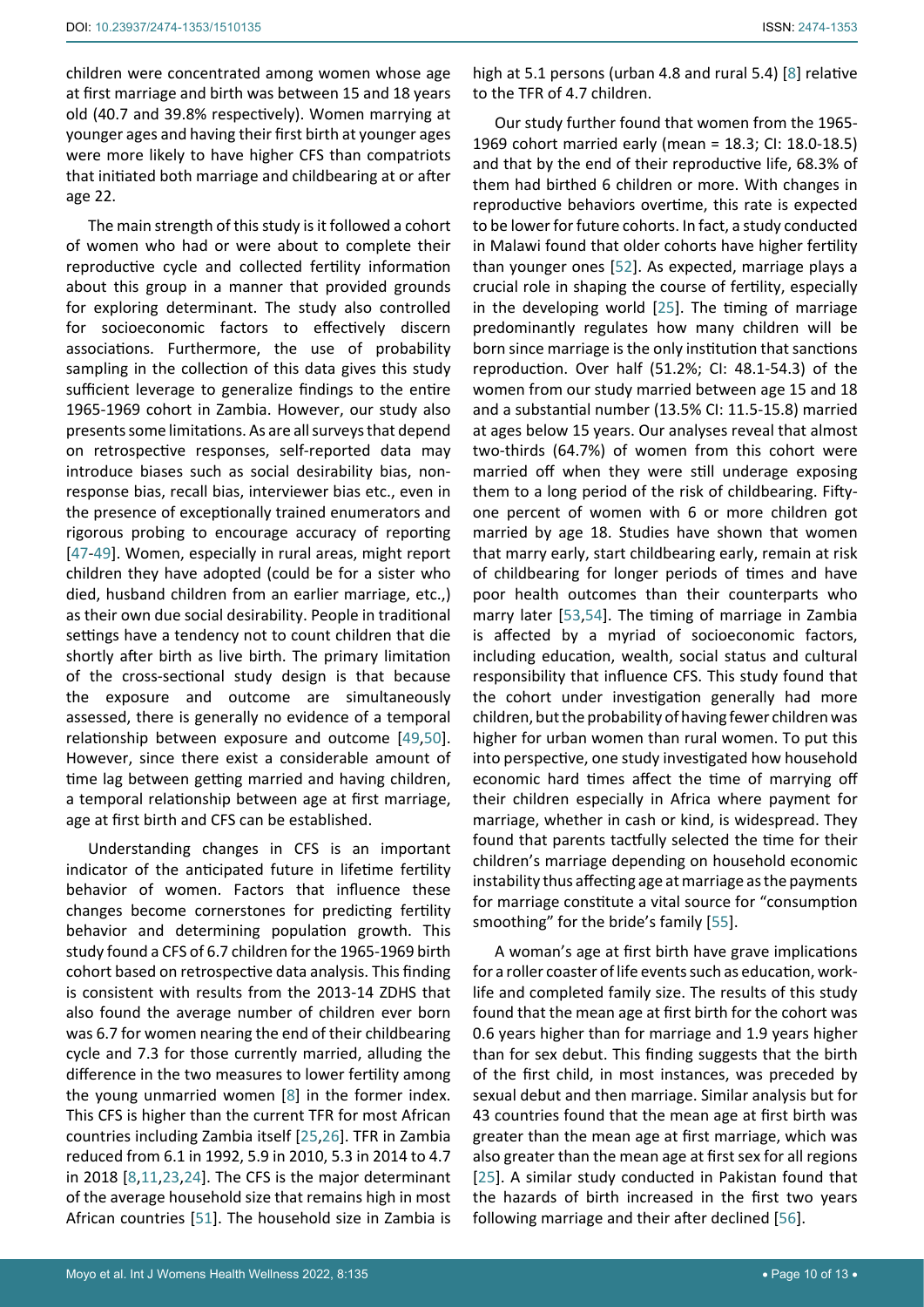Another significant aspect that affects CFS is education of women. We found that women with no education and primary education (52% and 39.7% respectively) tended to have more children than those with secondary (3%) and tertiary education (4.7%). Even though noticeable progress has been attained, rural areas of sub-Saharan Africa still display low education levels for women [[25](#page-11-16),[57\]](#page-12-15). Thus, the education atmosphere is not favorable to any meaningful change in CFS for rural women in the region [[52](#page-12-6)[,54](#page-12-8)]. Not only does education delay age at first birth, it also enhances the power of choice among women such that their consumption patterns enable them to live healthy and pursue healthy choices in child rearing [[25](#page-11-16)]. Our findings show that in all the models, education attainment was inversely related to CFS. The lower the education level attained, the higher the CFS; but age at first marriage and first birth are positively related to education level attained. This, however, is expected as women who attend secondary and tertiary education are selective, such that the timing at which events occur intersect and compete with schooling age; much more in post primary than primary [[46](#page-12-1),[47\]](#page-12-11). Numerous reasons have been advanced that cause the inverse relationship between a woman's education and fertility that include but not limited to superior autonomy among women, exposure to new gender norms and childbearing practices, improvement in information acquiring useful to women's health and their offspring. Women with more education are also selective in partner choice, have higher need for wealth and understand the costs that accrue or are forgone in timing of reproductive events.

Relatedly, women that reported having never used contraception were 6.9 times (95% CI: 3.3-8.5) (Model 2) more likely to have 1-3 children than 6 or more children compared to participants that have ever used contraceptive. This is an expected result because the variable "Ever used contraception" does not measure frequency of contraceptive use during the active childbearing years nor does it measure current use for those still bearing children. The best way of understanding the effect of contraceptive use on CFS is to retrospectively investigate the frequency of and reasons for contraceptive use for women at the height of their childbearing career. Education has also been cited as a source of instruments necessary for obtaining information that enhances women and girls' ability of comprehending and learning information regarding contraceptive use and the benefits of smaller families. It could be because education is not as widespread in rural areas that women there exhibited higher fertility behaviors than their urban counterparts. In terms of household wealth, our results indicate that the distribution of women by household wealth did not very much. The range was 18.2% (95%CI: 159-20-7) for lowest to 22.5% (95% CI: 19.9-25.1). Within household wealth classes, the highest proportions were recorded among women with 6 or more children. Table 4 model 2 shows

that the higher the household wealth the less the risk of having 1-3 children relative to 6 or more children. The relationship between household wealth and CFS when CFS is 4-5 children was not statistically significant. This outcome could be as a result of measuring household wealth as current and not during their childbearing years or at the beginning of their childbearing period. Retrospective studies have this limitation in linking duration measures to point estimates.

## **Conclusion**

Our findings align with several previous studies accentuating an inverse association between mother's age at marriage and first birth to CFS. Women that marry between age 15 and 18 years have a higher likelihood of having 6 or more children by the end of the reproductive period than their peers who marry later. Marriage is one significant predictor of CFS. While both age at first marriage and first birth are strongly associated with changes in CFS, our study further finds that poverty, low education attainment and low levels of contraceptive use increase the odds of a high CFS. Improvements in general education, especially post primary education among women will significantly contribute to a delay in timing of reproductive events. In addition, strengthening current child protection guidelines would ensure young girls get married and start childbearing at an age when they able to make informed choices and cope with social and economic challenges that come with motherhood.

## **Declarations**

#### **Acknowledgements**

Not Applicable.

#### **Authors' contributions**

NM and TNM contributed to the conception and design of the study; NM and TNM did the literature search; NM, TNM and XCQ performed the statistical analysis; NM and TNM wrote the first draft of the manuscript. All authors contributed to manuscript revision, read, and approved the submitted version.

### **Funding**

None.

#### **Availability of data and materials**

Data used in this article are available to bona fide researchers on request from the DHS program.

#### **Ethics approval and consent to participate**

Not applicable.

#### **Consent for publication**

Not applicable.

## **Competing interests**

The authors declare no competing interest.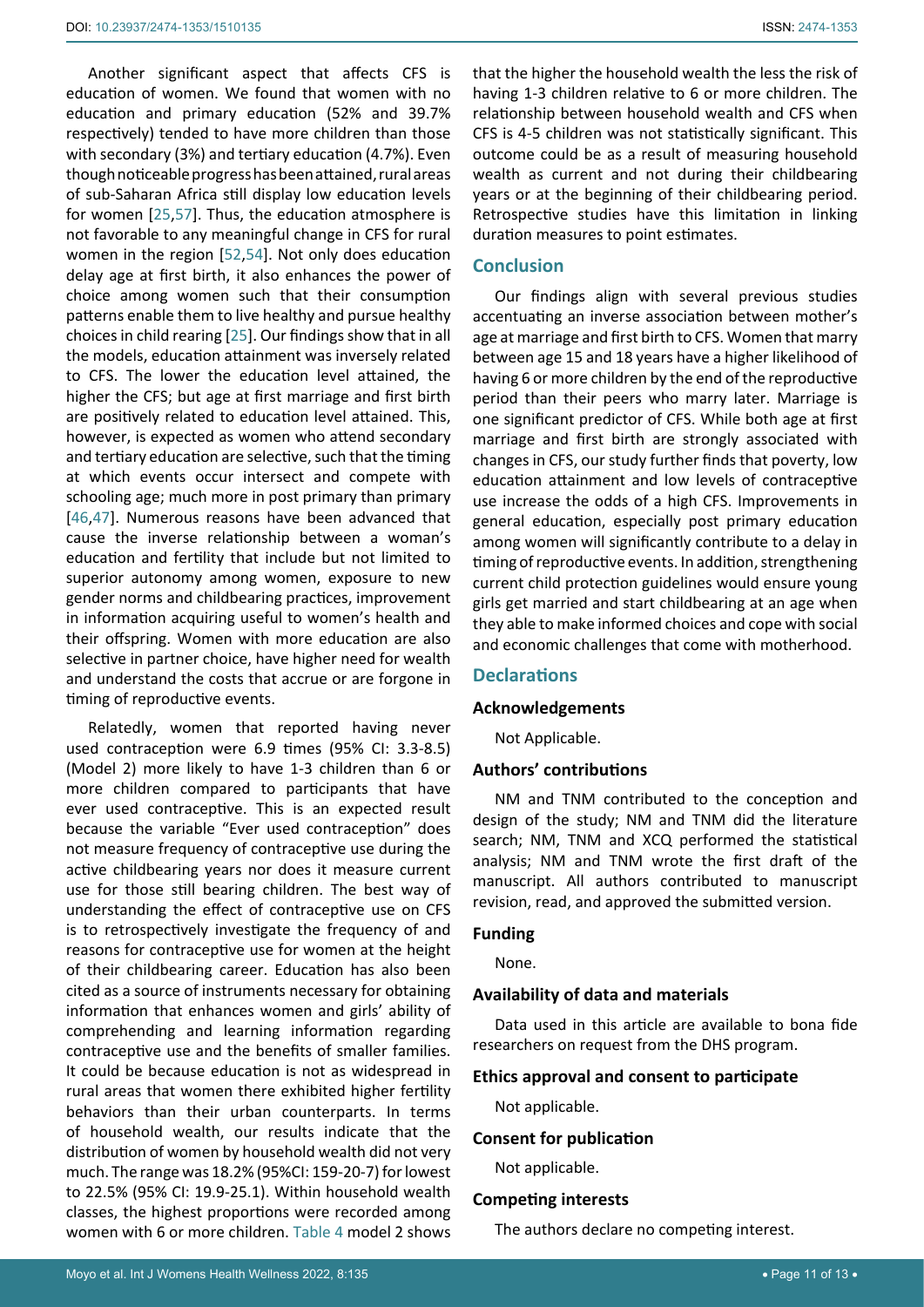## **References**

- <span id="page-11-0"></span>1. [Bourgeois-Pichat J \(2012\) Social and biological](https://www.jstor.org/stable/985712)  [determinants of human fertility in nonindustrial societies.](https://www.jstor.org/stable/985712)  [Proceedings of the American Philosophical Society 111:](https://www.jstor.org/stable/985712)  [160-163.](https://www.jstor.org/stable/985712)
- <span id="page-11-27"></span>2. [Central Statistical Office \(1997\) Zambia Demographic and](https://dhsprogram.com/pubs/pdf/SR170/SR170.pdf)  [Health Survey 1996. Macro International Inc., Zambia.](https://dhsprogram.com/pubs/pdf/SR170/SR170.pdf)
- <span id="page-11-24"></span>3. [Central Statistical Office \(CSO\), Ministry of Health \(MOH\),](https://www.dhsprogram.com/pubs/pdf/FR211/FR211%5brevised-05-12-2009%5d.pdf)  [Tropical Diseases Research Centre \(TDRC\), University of](https://www.dhsprogram.com/pubs/pdf/FR211/FR211%5brevised-05-12-2009%5d.pdf)  [Zambia \(UNZA\) \(2009\) Zambia Demographic and Health](https://www.dhsprogram.com/pubs/pdf/FR211/FR211%5brevised-05-12-2009%5d.pdf)  [Survey 2007. Macro International Inc.](https://www.dhsprogram.com/pubs/pdf/FR211/FR211%5brevised-05-12-2009%5d.pdf)
- <span id="page-11-1"></span>4. [Marini MM \(1981\) Effects of the Timing of Marriage and](https://www.jstor.org/stable/351415)  [First Birth on Fertility. J Marriage Fam 43: 7.](https://www.jstor.org/stable/351415)
- <span id="page-11-22"></span>5. [\(1979\) Age at marriage and fertility. Popul Rep Spec Top](https://pubmed.ncbi.nlm.nih.gov/392474/)  [Monogr.](https://pubmed.ncbi.nlm.nih.gov/392474/)
- 6. [Anderson TM \(2016\) Three essays on the social, economic,](https://repository.upenn.edu/dissertations/AAI3722947/)  [and demographic causes and consequences of low fertility.](https://repository.upenn.edu/dissertations/AAI3722947/)  [Diss Abstr Int Sect A Humanit Soc Sci 77.](https://repository.upenn.edu/dissertations/AAI3722947/)
- <span id="page-11-23"></span>7. [Ariho P, Nzabona A \(2019\) Determinants of Change](https://www.hindawi.com/journals/jp/2019/6429171/)  [in Fertility among Women in Rural Areas of Uganda. J](https://www.hindawi.com/journals/jp/2019/6429171/)  [Pregnancy 2019: 6429171.](https://www.hindawi.com/journals/jp/2019/6429171/)
- <span id="page-11-12"></span>8. [Central Statistical Office, Ministry of Health, University of](https://www.dhsprogram.com/pubs/pdf/fr304/fr304.pdf)  [Zambia Teaching Hospital Virology Laboratory, University](https://www.dhsprogram.com/pubs/pdf/fr304/fr304.pdf)  [of Zambia Department of Population Studies, Tropical](https://www.dhsprogram.com/pubs/pdf/fr304/fr304.pdf)  [Diseases Research Centre, The DHS Program \(2015\)](https://www.dhsprogram.com/pubs/pdf/fr304/fr304.pdf)  [Zambia Demographic and Health Survey 2013-14.](https://www.dhsprogram.com/pubs/pdf/fr304/fr304.pdf)
- <span id="page-11-25"></span>9. [Caselli G, Vallin J, Wunsch G \(2006\) Demography: Analysis](https://books.google.co.in/books/about/Demography_Analysis_and_Synthesis_Four_V.html?id=nmgNXoiAiU4C&redir_esc=y)  [and synthesis. Vol 1-4, Academic Press.](https://books.google.co.in/books/about/Demography_Analysis_and_Synthesis_Four_V.html?id=nmgNXoiAiU4C&redir_esc=y)
- <span id="page-11-26"></span>10. [Ashraf QH, Weil DN, Wilde J \(2013\) The effect of fertility](https://pubmed.ncbi.nlm.nih.gov/25525283/)  [reduction on economic growth. Popul Dev Rev 39: 97-130.](https://pubmed.ncbi.nlm.nih.gov/25525283/)
- <span id="page-11-13"></span>11. [University of Zambia \(UNZA\), Central Statistical Office](https://dhsprogram.com/pubs/pdf/FR42/FR42.pdf)  [\(CSO\), Macro International Inc \(1993\) Zambia Demographic](https://dhsprogram.com/pubs/pdf/FR42/FR42.pdf)  [and Health Survey 1992.](https://dhsprogram.com/pubs/pdf/FR42/FR42.pdf)
- <span id="page-11-28"></span>12. [Central Statistical Office \(CSO\), Central Board of Health,](https://microdata.worldbank.org/index.php/catalog/1526#:~:text=Specifically%2C the 2001%2D2002 ZDHS,and other sexually transmitted infections.)  [ORC Macro \(2003\) Zambia Demographic and Health](https://microdata.worldbank.org/index.php/catalog/1526#:~:text=Specifically%2C the 2001%2D2002 ZDHS,and other sexually transmitted infections.)  [Survey 2001-2002. Calverton.](https://microdata.worldbank.org/index.php/catalog/1526#:~:text=Specifically%2C the 2001%2D2002 ZDHS,and other sexually transmitted infections.)
- <span id="page-11-2"></span>13. [Ariho P, Kabagenyi A \(2020\) Age at first marriage, age at](https://bmcwomenshealth.biomedcentral.com/articles/10.1186/s12905-020-0881-4)  [first sex, family size preferences, contraception and change](https://bmcwomenshealth.biomedcentral.com/articles/10.1186/s12905-020-0881-4)  [in fertility among women in Uganda: analysis of the 2006-](https://bmcwomenshealth.biomedcentral.com/articles/10.1186/s12905-020-0881-4) [2016 period. BMC Womens Health 20: 8.](https://bmcwomenshealth.biomedcentral.com/articles/10.1186/s12905-020-0881-4)
- <span id="page-11-3"></span>14. [Bongaarts J \(2017\) Africa's Unique Fertility Transition.](https://onlinelibrary.wiley.com/doi/full/10.1111/j.1728-4457.2016.00164.x)  [Popul Dev Rev 43: 39-58.](https://onlinelibrary.wiley.com/doi/full/10.1111/j.1728-4457.2016.00164.x)
- <span id="page-11-4"></span>15. [Gerland P, Biddlecom A, Kantorová V \(2017\) Patterns of](https://onlinelibrary.wiley.com/doi/full/10.1111/padr.12011)  [Fertility Decline and the Impact of Alternative Scenarios of](https://onlinelibrary.wiley.com/doi/full/10.1111/padr.12011)  [Future Fertility Change in sub-Saharan Africa. Popul Dev](https://onlinelibrary.wiley.com/doi/full/10.1111/padr.12011)  [Rev 43: 21-38.](https://onlinelibrary.wiley.com/doi/full/10.1111/padr.12011)
- <span id="page-11-5"></span>16. [Poulin M \(2007\) Sex, money, and premarital partnerships in](https://pubmed.ncbi.nlm.nih.gov/17764797/)  [southern Malawi. Soc Sci Med 65: 2383-2393.](https://pubmed.ncbi.nlm.nih.gov/17764797/)
- <span id="page-11-6"></span>17. [Caroline K, Alex E \(2009\) Factors associated with sexual](https://pubmed.ncbi.nlm.nih.gov/19122794/)  [abstinence among adolescents in four Sub-Saharan African](https://pubmed.ncbi.nlm.nih.gov/19122794/)  [countries. Afr J Reprod Health 11: 111-132.](https://pubmed.ncbi.nlm.nih.gov/19122794/)
- <span id="page-11-7"></span>18. [Clark S, Kabiru C, Mathur R \(2010\) Relationship transitions](https://pubmed.ncbi.nlm.nih.gov/20885992/)  [among youth in Urban Kenya. J Marriage Fam 72: 73-88.](https://pubmed.ncbi.nlm.nih.gov/20885992/)
- <span id="page-11-8"></span>19. [Lloyd CB \(2010\) The role of schools in promoting sexual](https://knowledgecommons.popcouncil.org/cgi/viewcontent.cgi?article=1076&context=departments_sbsr-pgy)  [and reproductive health among adolescents in developing](https://knowledgecommons.popcouncil.org/cgi/viewcontent.cgi?article=1076&context=departments_sbsr-pgy)  [countries.](https://knowledgecommons.popcouncil.org/cgi/viewcontent.cgi?article=1076&context=departments_sbsr-pgy)
- <span id="page-11-9"></span>20. [Biddlecom A, Gregory R, Lloyd CB, and Mensch B \(2007\)](https://knowledgecommons.popcouncil.org/departments_sbsr-pgy/78/)  [Premarital sex and schooling transitions in four sub-](https://knowledgecommons.popcouncil.org/departments_sbsr-pgy/78/)[Saharan African countries. Poverty Gender Youth Work 5:](https://knowledgecommons.popcouncil.org/departments_sbsr-pgy/78/)  [337-350.](https://knowledgecommons.popcouncil.org/departments_sbsr-pgy/78/)
- <span id="page-11-10"></span>21. [Grant MJ, Hallman KK \(2008\) Pregnancy-related school](https://pubmed.ncbi.nlm.nih.gov/19248721/)  [dropout and prior school performance in KwaZulu-Natal,](https://pubmed.ncbi.nlm.nih.gov/19248721/)  [South Africa. Stud Fam Plann 39: 369-382.](https://pubmed.ncbi.nlm.nih.gov/19248721/)
- <span id="page-11-11"></span>22. [Clark S, Mathur R \(2012\) Dating, Sex, and Schooling in](https://www.ncbi.nlm.nih.gov/labs/pmc/articles/PMC3665355/)  [Urban Kenya. Stud Fam Plann 43: 161-174.](https://www.ncbi.nlm.nih.gov/labs/pmc/articles/PMC3665355/)
- <span id="page-11-14"></span>23. [Central Statistical Office Zambia \(CSO\) \(2012\) 2010](https://www.census.gov/library/publications/2012/dec/cph-2.html)  [Census of Population and Housing.](https://www.census.gov/library/publications/2012/dec/cph-2.html)
- <span id="page-11-15"></span>24. [Zambia Statistical Agency \(ZSA\), Ministry of Health,](https://dhsprogram.com/pubs/pdf/FR361/FR361.pdf)  [University Teaching Hospital Virology Laboratory, The DHS](https://dhsprogram.com/pubs/pdf/FR361/FR361.pdf)  [Program \(2019\) Zambia Demographic and Health Survey](https://dhsprogram.com/pubs/pdf/FR361/FR361.pdf)  [2018.](https://dhsprogram.com/pubs/pdf/FR361/FR361.pdf)
- <span id="page-11-16"></span>25. [Bongaarts J, Mensch BS, Blanc AK \(2017\) Trends in the](https://www.tandfonline.com/doi/full/10.1080/00324728.2017.1291986)  [age at reproductive transitions in the developing world: The](https://www.tandfonline.com/doi/full/10.1080/00324728.2017.1291986)  [role of education. Popul Stud 71: 139-154.](https://www.tandfonline.com/doi/full/10.1080/00324728.2017.1291986)
- <span id="page-11-17"></span>26. [Gilles Pison \(2017\) The Population of the World \(2017\).](https://hal.archives-ouvertes.fr/hal-02082682/file/547.population.societies.september.2017.the.population.of.the.world.en.pdf)  [Popul Soc 547.](https://hal.archives-ouvertes.fr/hal-02082682/file/547.population.societies.september.2017.the.population.of.the.world.en.pdf)
- <span id="page-11-18"></span>27. [United Nations Children's Fund \(UNICEF\) \(2014\)](https://www.unicef.org/reports/generation-2030-africa-20)  [Generation 2030 | Africa. New York.](https://www.unicef.org/reports/generation-2030-africa-20)
- <span id="page-11-19"></span>28. [Muhoza DN, Broekhuis A, Hooimeijer P \(2014\) Variations](https://www.hindawi.com/journals/ijpr/2014/486079/)  [in desired family size and excess fertility in East Africa. Int](https://www.hindawi.com/journals/ijpr/2014/486079/)  [J Popul Res 2014: 1-11.](https://www.hindawi.com/journals/ijpr/2014/486079/)
- <span id="page-11-20"></span>29. [Quisumbing AR, Maluccio JA \(2003\) Resources at marriage](https://onlinelibrary.wiley.com/doi/abs/10.1111/1468-0084.t01-1-00052)  [and intrahousehold allocation: Evidence from Bangladesh,](https://onlinelibrary.wiley.com/doi/abs/10.1111/1468-0084.t01-1-00052)  [Ethiopia, Indonesia, and South Africa. Oxf Bull Econ Stat](https://onlinelibrary.wiley.com/doi/abs/10.1111/1468-0084.t01-1-00052)  [65: 283-327.](https://onlinelibrary.wiley.com/doi/abs/10.1111/1468-0084.t01-1-00052)
- <span id="page-11-21"></span>30. [Glick P, Handy C, Sahn DE \(2015\) Schooling, marriage,](https://www.tandfonline.com/doi/abs/10.1080/00324728.2015.1053513?journalCode=rpst20)  [and age at first birth in Madagascar. Popul Stud 69: 219-](https://www.tandfonline.com/doi/abs/10.1080/00324728.2015.1053513?journalCode=rpst20) [236.](https://www.tandfonline.com/doi/abs/10.1080/00324728.2015.1053513?journalCode=rpst20)
- <span id="page-11-29"></span>31. [Lesthaeghe R, Kaufmann G, Meekers D, Universiteit V](https://publishing.cdlib.org/ucpressebooks/view?docId=ft2m3nb1cw&chunk.id=d0e24534&toc.depth=1&toc.id=d0e24534&brand=ucpress)  [\(1989\) The nuptiality regimes in sub-Saharan Africa. In:](https://publishing.cdlib.org/ucpressebooks/view?docId=ft2m3nb1cw&chunk.id=d0e24534&toc.depth=1&toc.id=d0e24534&brand=ucpress)  [Lesthaeghe R, Reproduction and Social Organization](https://publishing.cdlib.org/ucpressebooks/view?docId=ft2m3nb1cw&chunk.id=d0e24534&toc.depth=1&toc.id=d0e24534&brand=ucpress)  [in Sub-Saharan Africa. University of California Press,](https://publishing.cdlib.org/ucpressebooks/view?docId=ft2m3nb1cw&chunk.id=d0e24534&toc.depth=1&toc.id=d0e24534&brand=ucpress)  [Berkelry/ Los Angeles.](https://publishing.cdlib.org/ucpressebooks/view?docId=ft2m3nb1cw&chunk.id=d0e24534&toc.depth=1&toc.id=d0e24534&brand=ucpress)
- <span id="page-11-30"></span>32. [van de Walle E \(1993\) Recent Trends in Marriage Ages. In:](https://www.nap.edu/read/2207/chapter/2)  [Foote KA, Hill KH, Martin LG, Demographic Change in Sub-](https://www.nap.edu/read/2207/chapter/2)[Saharan Africa. The National Academies Press.](https://www.nap.edu/read/2207/chapter/2)
- <span id="page-11-31"></span>33. [Garenne M \(2004\) Age at marriage and modernisation in](https://www.jstor.org/stable/20853271)  [sub-Saharan Africa. South African J Demogr 9: 59-79.](https://www.jstor.org/stable/20853271)
- 34. [Lloyd CB, Behrman JR, Stromquist NP, Cohen B \(2005\)](https://books.google.co.in/books/about/The_Changing_Transitions_to_Adulthood_in.html?id=TwhZbAcIr-AC&redir_esc=y)  [The changing transitions to adulthood in developing](https://books.google.co.in/books/about/The_Changing_Transitions_to_Adulthood_in.html?id=TwhZbAcIr-AC&redir_esc=y)  [countries: Selected studies.](https://books.google.co.in/books/about/The_Changing_Transitions_to_Adulthood_in.html?id=TwhZbAcIr-AC&redir_esc=y)
- <span id="page-11-34"></span>35. [Mensch BS, Grant MJ, Blanc AK \(2006\) The changing](https://www.popcouncil.org/research/the-changing-context-of-sexual-initiation-in-sub-saharan-africa)  [context of sexual initiation in sub-Saharan Africa. Popul](https://www.popcouncil.org/research/the-changing-context-of-sexual-initiation-in-sub-saharan-africa)  [Dev Rev 32: 699-727.](https://www.popcouncil.org/research/the-changing-context-of-sexual-initiation-in-sub-saharan-africa)
- 36. [Mensch BS, Singh S, Casterline JB \(2005\) Trends in the](https://knowledgecommons.popcouncil.org/departments_sbsr-pgy/334/)  [timing of first marriage among men and women in the](https://knowledgecommons.popcouncil.org/departments_sbsr-pgy/334/)  [developing world. Chang Transitions to Adulthood Dev](https://knowledgecommons.popcouncil.org/departments_sbsr-pgy/334/)  [Ctries Sel Stud 202: 118-171.](https://knowledgecommons.popcouncil.org/departments_sbsr-pgy/334/)
- 37. [Ortega JA \(2014\) A Characterization of World Union](https://www.jstor.org/stable/43671594)  [Patterns at the National and Regional Level. Popul Res](https://www.jstor.org/stable/43671594)  [Policy Rev 33: 161-188.](https://www.jstor.org/stable/43671594)
- 38. [Shapiro D, Gebreselassie T \(2014\) Marriage in Sub-](https://www.jstor.org/stable/43671597)[Saharan Africa: Trends, Determinants, and Consequences.](https://www.jstor.org/stable/43671597)  [Popul Res Policy Rev 33: 229-255.](https://www.jstor.org/stable/43671597)
- <span id="page-11-32"></span>39. [Westoff CF \(1992\) Age at marriage, age at first birth, and](https://catalogue.nla.gov.au/Record/2127763)  [fertility in Africa. World Bank Technical Paper 169.](https://catalogue.nla.gov.au/Record/2127763)
- <span id="page-11-33"></span>40. [Hertrich V \(2017\) Trends in age at marriage and the onset](https://onlinelibrary.wiley.com/doi/full/10.1111/padr.12043)  [of fertility transition in sub-Saharan Africa. Popul Dev Rev](https://onlinelibrary.wiley.com/doi/full/10.1111/padr.12043)  [43: 112-137.](https://onlinelibrary.wiley.com/doi/full/10.1111/padr.12043)